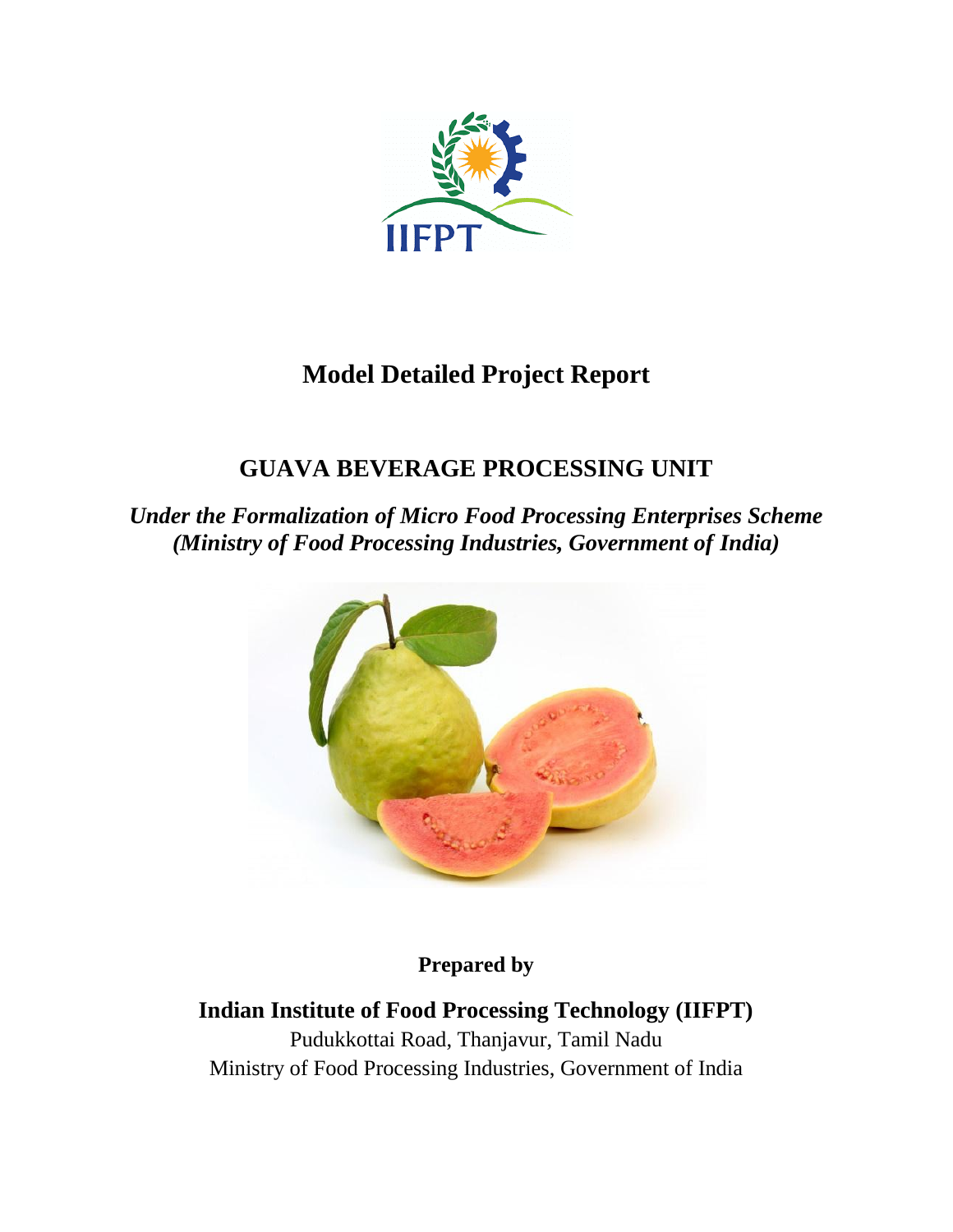# **Contents**

| Sl. No. | <b>Topic</b> |                                                                             | Page                                            |
|---------|--------------|-----------------------------------------------------------------------------|-------------------------------------------------|
| 1.      |              | The Project At a Glance                                                     | 1                                               |
| 2.      |              | General Overview of Guava Production, Clusters, Post Harvest Management and | $\mathfrak{2}$                                  |
|         |              | Value Addition in India                                                     |                                                 |
|         | 2.1.         | Introduction                                                                |                                                 |
|         | 2.2.         | Origin, Distribution and Production of Guava                                |                                                 |
|         | 2.3.         | State-wise Guava Production, Area and Clusters in India                     | $\begin{array}{c} 2 \\ 2 \\ 3 \\ 4 \end{array}$ |
|         | 2.4.         | <b>Guava Varieties</b>                                                      |                                                 |
|         | 2.5.         | Health Benefits and Nutritional Value of Guava                              | 5                                               |
|         | 2.6.         | Cultivation, Bearing, Post Harvest Management and Storage of Guava          | 6                                               |
|         | 2.7.         | Processing and Value Addition of Guava                                      | 6                                               |
| 3.      |              | Model Guava Beverage Processing Unit under FME Scheme                       | $\overline{7}$                                  |
|         | 3.1.         | Introduction                                                                | $\overline{7}$                                  |
|         | 3.2.         | Form of the Business Enterprise                                             | $\overline{7}$                                  |
|         | 3.3.         | Background of the Promoters/Owners and Required Documents                   | $\,$ $\,$                                       |
|         | 3.4.         | Background of the Proposed Project                                          | 8                                               |
|         | 3.5.         | Location of the Proposed Project and Land                                   | 8                                               |
|         | 3.6.         | Installed Capacity of the Guava Based Beverage Processing Unit              | 9                                               |
|         | 3.7.         | Raw Material Requirements for the Unit                                      | 9                                               |
|         | 3.8.         | Product Profile of the Unit                                                 | 9                                               |
|         | 3.9.         | Manufacturing Process of Guava Beverage                                     | 10                                              |
|         | 3.10.        | <b>Technology Accessibility</b>                                             | 11                                              |
|         | 3.11.        | Market Demand and Supply for Guava Beverage                                 | 11                                              |
|         | 3.12.        | Marketing Strategy for Guava Beverage                                       | 11                                              |
|         | 3.13.        | <b>Detailed Project Assumptions</b>                                         | 12                                              |
|         | 3.14.        | <b>Fixed Capital Investment</b>                                             | 12                                              |
|         |              | 3.14.A. Land $&$ Building                                                   | 12                                              |
|         |              | 3.14.B. Machinery & Equipment                                               | 13                                              |
|         |              | 3.14.C. Utilities and Fittings                                              | 13                                              |
|         |              | 3.14.D. Other Fixed Assets                                                  | 13                                              |
|         |              | 3.14.E. Pre-operative Expenses                                              | 14                                              |
|         |              | 3.14.F. Total Fixed Capital Investment                                      | 14                                              |
|         | 3.15.        | <b>Working Capital Requirement</b>                                          | 14                                              |
|         | 3.16.        | Total Project Cost and Means of Finance                                     | 15                                              |
|         | 3.17.        | <b>Manpower Requirement</b>                                                 | 15                                              |
|         | 3.18.        | Expenditure, Revenue and Profitability Analysis                             | 16                                              |
|         | 3.19.        | <b>Repayment Schedule</b>                                                   | 17                                              |
|         | 3.20.        | Assets' Depreciation                                                        | 18                                              |
|         | 3.21.        | Financial Assessment of the Project                                         | 18                                              |
|         | 3.22.        | <b>Plant Layout</b>                                                         | 20                                              |
|         | 3.23.        | <b>Machinery Suppliers</b>                                                  | 20                                              |
| 4.      |              | Limitations of the Model DPR and Guidelines for Entrepreneurs               | 21                                              |
|         | 4.1.         | Limitations of the Model DPR                                                | 21                                              |
|         | 4.2.         | Guidelines for the Entrepreneurs                                            | 22                                              |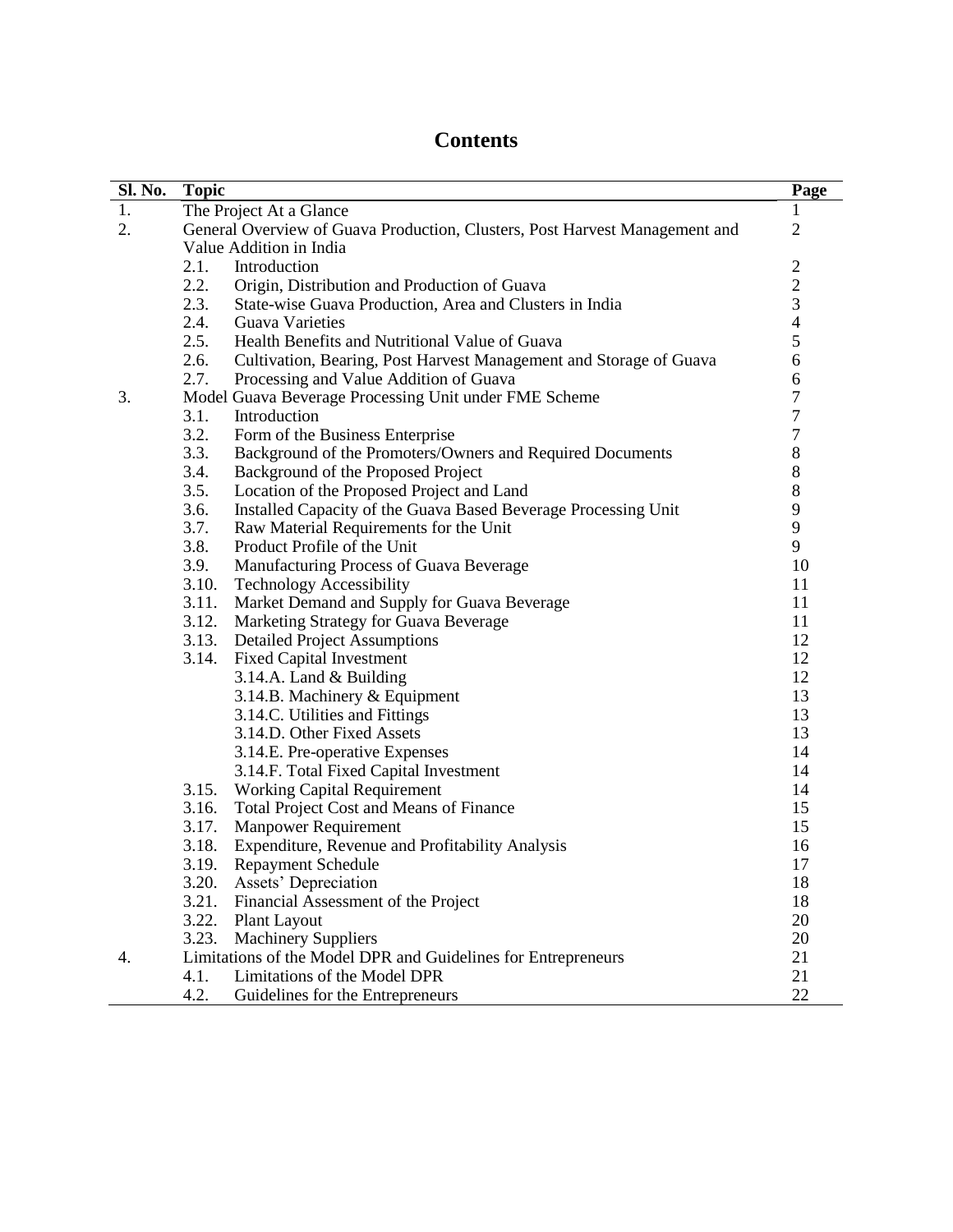# **1. The Project at a Glance**

| 1. Name of the proposed project                    |                | Guava RTS Beverage Unit                                                                                        |
|----------------------------------------------------|----------------|----------------------------------------------------------------------------------------------------------------|
| 2. Name of the                                     |                |                                                                                                                |
| entrepreneur/FPO/SHG/Cooperative                   |                |                                                                                                                |
| 3. Nature of proposed project                      |                | Proprietorship/Company/Partnership                                                                             |
| 4. Registered office                               | $\colon$       |                                                                                                                |
| 5. Project site/location                           | $\vdots$       |                                                                                                                |
| 6. Names of Partner (if partnership)               | $\ddot{\cdot}$ |                                                                                                                |
| 7. No of share holders (if company/FPC)            | $\vdots$       |                                                                                                                |
| 8. Technical advisor                               | $\ddot{\cdot}$ |                                                                                                                |
| 9. Marketing advisor/partners                      | :              |                                                                                                                |
| 10. Proposed project capacity                      | $\ddot{\cdot}$ | 100 MT/annum (70, 80 & 90% capacity utilization<br>in the $2nd$ , $3rd$ and $4th$ years' onwards respectively) |
| 11. Raw materials                                  | $\ddot{\cdot}$ | Guava fruits                                                                                                   |
| 12. Major product outputs                          | $\ddot{\cdot}$ | Guava RTS beverage (25% pulp)                                                                                  |
| 13. Total project cost                             | $\vdots$       | Rs. 30 Lakhs                                                                                                   |
| Land development, building & civil                 | $\cdot$        | Rs. 2.00 Lakhs                                                                                                 |
| construction                                       |                | (only for expansion of existing built-up area)                                                                 |
| Machinery and equipments<br>$\bullet$              | $\therefore$   | Rs. 18 Lakhs                                                                                                   |
| Utilities (Power & water facilities)<br>$\bullet$  | $\cdot$        | Rs. 2 Lakhs                                                                                                    |
| Miscellaneous fixed assets<br>٠                    | $\cdot$        | Rs. 1 Lakh                                                                                                     |
| Pre-operative expenses<br>٠                        | $\ddot{\cdot}$ | Rs. 0.23Lakhs                                                                                                  |
| Contingencies<br>$\bullet$                         | $\ddot{\cdot}$ | Rs. 0.50 Lakhs                                                                                                 |
| Working capital margin<br>$\bullet$                | $\colon$       | Rs. 6.27 Lakhs                                                                                                 |
| 14. Working capital requirement                    |                |                                                                                                                |
| $2^{nd}$ year<br>$\bullet$                         |                | Rs. 18.80 Lakhs                                                                                                |
| $\overline{3^{rd}}$ year<br>$\bullet$              |                | Rs. 21.48 Lakhs                                                                                                |
| $\overline{4^{th}}$ year                           |                | Rs. 24.17 Lakhs                                                                                                |
| 15. Means of Finance                               |                |                                                                                                                |
| Subsidy grant by MoFPI (max 10 lakhs)<br>$\bullet$ | $\ddot{\cdot}$ | Rs. 10.00 Lakhs                                                                                                |
| Promoter's contribution (min 20%)                  |                | Rs. 6.00 Lakhs                                                                                                 |
| Term loan (45%)                                    | $\colon$       | Rs. 14.00 Lakhs                                                                                                |
| 16. Debt-equity ratio                              | $\ddot{\cdot}$ | 2.33:1                                                                                                         |
| 17. Profit after Depreciation, Interest & Tax      |                |                                                                                                                |
| $2^{nd}$ year<br>$\bullet$                         | $\colon$       | Rs. 54.20 Lakhs                                                                                                |
| $\overline{\mathcal{S}^{rd}}$ year<br>$\bullet$    | $\vdots$       | Rs. 63.93 Lakhs                                                                                                |
| $\overline{4^{th}}$ year<br>$\bullet$              | $\colon$       | Rs. 73.64 Lakhs                                                                                                |
| 18. Average DSCR                                   | $\ddot{\cdot}$ | 21.94                                                                                                          |
| 19. Benefit-Cost Ratio                             | $\colon$       | 2.09                                                                                                           |
| 20. Term loan repayment                            | $\ddot{\cdot}$ | 7 Years with 1 year grace period                                                                               |
| 21. Payback period for investment                  | $\colon$       | 2 Years                                                                                                        |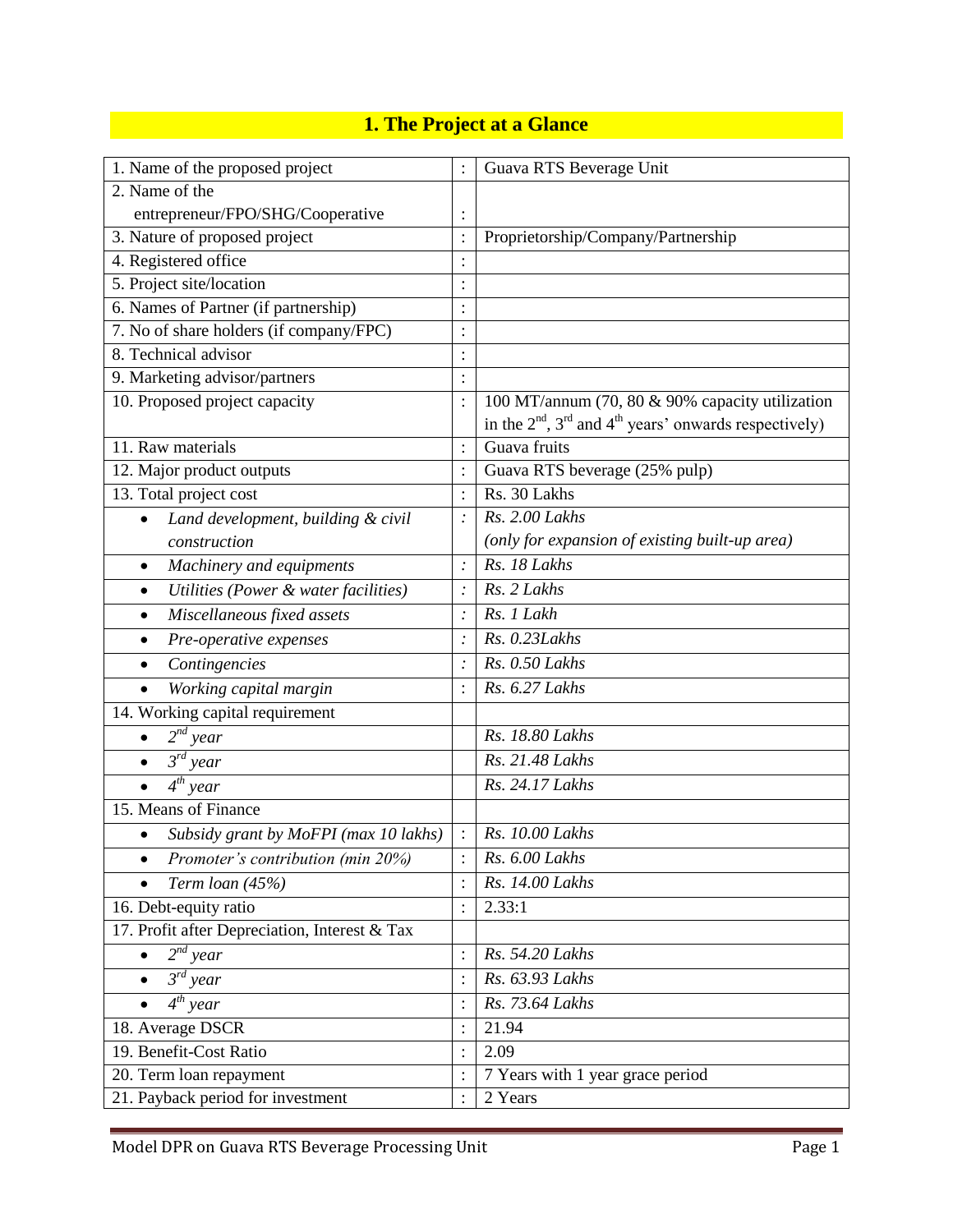# **2. General Overview of Guava Production, Clusters, Post Harvest Management and Value Addition in India**

### **2.1. Introduction**

India is known as the second largest fruits and vegetables producer in the world followed by China. India, during 2017-18 has produced about 97358 Thousand MT fruits and 184394 Thousand MT vegetables in about 6506 Thousand Ha and 10259 Thousand Ha areas, respectively (Horticultural Statistics At a Glance, 2018, MoA&FW, GoI). In spite of this, the per capita availability of fruit in India is 107 gm/day which is below the recommended 120 gm/day. India's share of global exports of fresh fruits and processed fruit products is also quite meager compared with other major fruit producers of the world (Bung, 2012). Unfortunately, fruits and vegetables being perishable in nature get wasted to the tune of 20-30 per cent in the supply chain due to improper handling, transportation and poor post harvest management; and only 2 per cent are processed in to value added products and the rest is consumed as fresh. Therefore, processing of fruits and vegetables offers immense scope for wastage minimization and value addition; thus can generate significant income and employment in Indian agrarian economy. In India, guava is one of the important fruit crops cultivated in tropical and sub-tropical areas and has huge potential for value addition and entrepreneurship development. Guava is the fourth important crop after mango, banana and citrus. In India, 20-25% of guava fruits are spoiled due to improper handling, transportation and processing (Nida et al., 2016) and therefore, processing and value addition is extremely needed.

### **2.2. Origin, Distribution and Production of Guava**

**Guava (***[Psidium guajava\)](https://en.wikipedia.org/wiki/Psidium_guajava)* is originated from an extended area of [Mexico,](https://en.wikipedia.org/wiki/Mexico) [Central America](https://en.wikipedia.org/wiki/Central_America) or North[-South America](https://en.wikipedia.org/wiki/South_America) throughout the [Caribbean region.](https://en.wikipedia.org/wiki/Caribbean_region) Guava is cultivated in many tropical and [subtropical](https://en.wikipedia.org/wiki/Subtropical) countries across Asia, the southern United States, tropical Africa, [South](https://en.wikipedia.org/wiki/South_Asia)  [Asia,](https://en.wikipedia.org/wiki/South_Asia) [Southeast Asia,](https://en.wikipedia.org/wiki/Southeast_Asia) and [Oceania.](https://en.wikipedia.org/wiki/Oceania) India with the production 4054 Thousand MT Guava in about 265 Thousand Ha areas during 2017-18 (Horticultural Statistics At a Glance, 2018, MoA&FW, GoI) had occupied the first position in the world (41% of the World's production). Its adaptability to varied environments makes it one of the favorite commercial crops.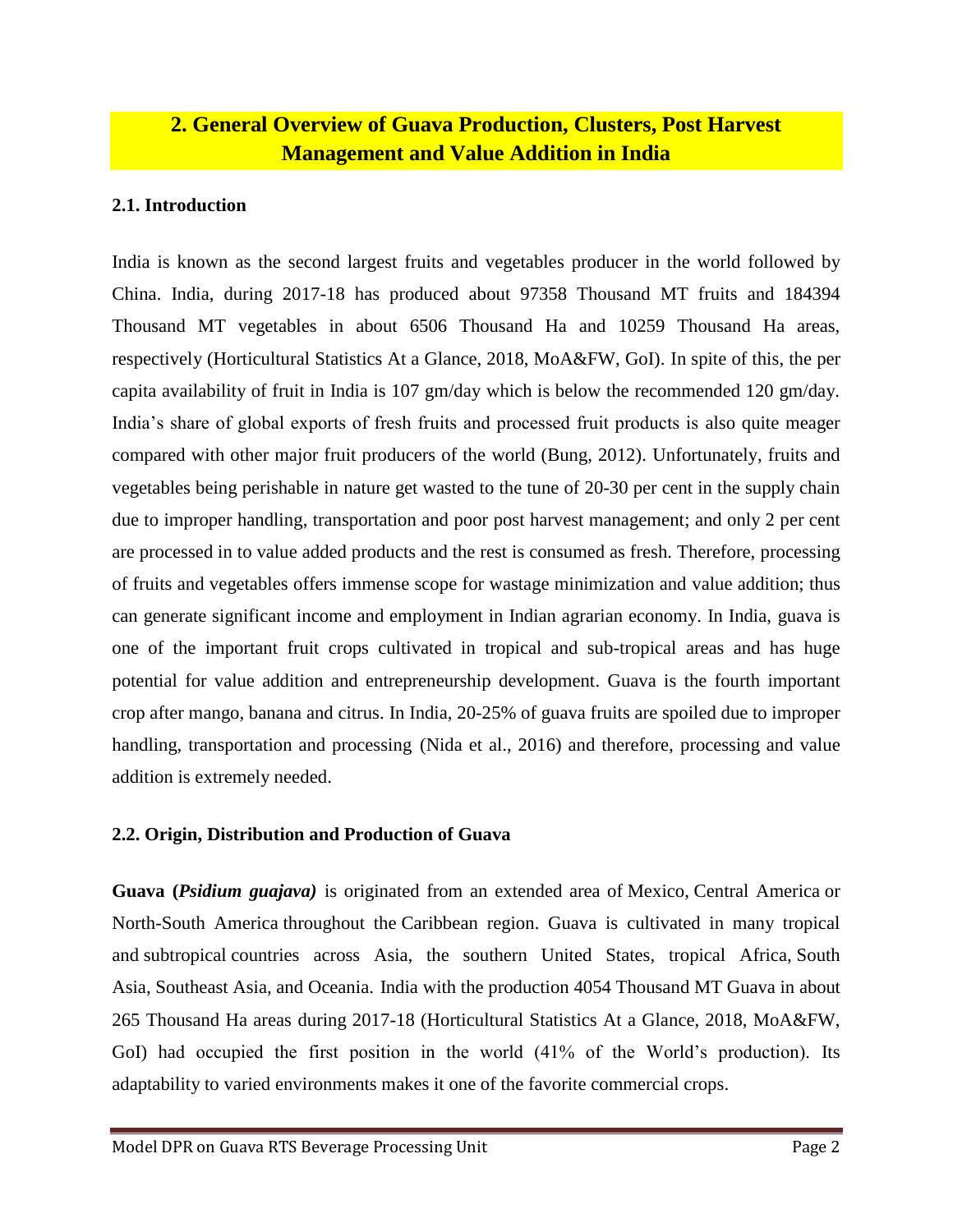### **2.3. State-wise Guava Production, Area and Clusters in India**

In India (Table 1), the ten major Guava producing states during 2017-18 (Horticultural Statistics At a Glance, 2018, MoA&FW, GoI) were Uttar Pradesh (928.44 Thousand MT), Madhya Pradesh (686.70 Thousand MT), Bihar (427.61 Thousand MT), Andhra Pradesh (229.78 Thousand MT), West Bengal (215.20 Thousand MT), Chhatisgarh (197.18 Thousand MT), Punjab (195.60 Thousand MT), Gujarat (169.57 Thousand MT), Tamil Nadu (155.06 Thousand MT) and Karnataka (140.23 Thousand MT). The major growing clusters in these states are given

|                | Table 1: State-wise Area and Production of Guava in India (Area in '000 Ha, Production in '000 MT) |         |         |         |         |         |         |  |
|----------------|----------------------------------------------------------------------------------------------------|---------|---------|---------|---------|---------|---------|--|
| SI.            | States/UTs                                                                                         | 2015-16 |         | 2016-17 |         | 2017-18 |         |  |
|                |                                                                                                    | Area    | Prod.   | Area    | Prod.   | Area    | Prod.   |  |
| $\mathbf{1}$   | Andhra Pradesh                                                                                     | 6.04    | 109.03  | 7.43    | 288.02  | 9.53    | 229.78  |  |
| $\overline{2}$ | Arunachal Pradesh                                                                                  | 0.46    | 0.65    | 0.13    | 0.27    | 0.12    | 0.22    |  |
| $\overline{3}$ | Assam                                                                                              | 4.36    | 95.62   | 4.38    | 96.14   | 4.43    | 96.69   |  |
| $\overline{4}$ | Bihar                                                                                              | 29.34   | 370.00  | 29.38   | 370.37  | 27.61   | 427.61  |  |
| $\overline{5}$ | Chhatisgarh                                                                                        | 20.63   | 179.59  | 20.30   | 180.21  | 21.89   | 197.18  |  |
| 6              | Gujarat                                                                                            | 11.64   | 153.0   | 12.09   | 160.81  | 12.67   | 169.57  |  |
| $\overline{7}$ | Haryana                                                                                            | 11.21   | 152.18  | 11.73   | 163.22  | 12.09   | 137.02  |  |
| $\overline{8}$ | Himachal Pradesh                                                                                   | 2.27    | 2.61    | 2.29    | 2.66    | 2.32    | 2.61    |  |
| 9              | Jammu & Kashmir                                                                                    | 2.46    | 8.65    | 2.48    | 9.15    | 2.34    | 7.77    |  |
| 10             | Jharkhan                                                                                           | 8.10    | 80.05   | 8.17    | 88.84   | 8.32    | 89.31   |  |
| 11             | Karnataka                                                                                          | 6.61    | 128.11  | 6.87    | 134.31  | 7.18    | 140.23  |  |
| 12             | Kerala                                                                                             | 0.22    | 1.37    | 0.43    | 0.62    | 0.16    | 1.42    |  |
| 13             | Madhya Pradesh                                                                                     | 28.44   | 990.00  | 32.07   | 613.05  | 35.08   | 686.70  |  |
| 14             | Maharashtra                                                                                        | 11.74   | 130.71  | 11.12   | 124.31  | 9.07    | 122.83  |  |
| 15             | Mizoram                                                                                            | 0.43    | 2.47    | 0.42    | 2.55    | 0.42    | 2.55    |  |
| 16             | Nagaland                                                                                           | 0.53    | 4.29    | 0.58    | 4.74    | 0.58    | 4.75    |  |
| 17             | Odisha                                                                                             | 14.21   | 103.79  | 14.22   | 104.00  | 14.27   | 105.04  |  |
| 18             | Punjab                                                                                             | 8.12    | 182.27  | 8.10    | 182.09  | 8.69    | 195.60  |  |
| 19             | Rajasthan                                                                                          | 3.85    | 41.35   | 4.17    | 27.18   | 4.33    | 55.13   |  |
| 20             | Sikkim                                                                                             | 1.22    | 0.12    | 1.29    | 0.13    | 1.21    | 17.60   |  |
| 21             | Tamil Nadu                                                                                         | 9.00    | 71.97   | 10.79   | 105.43  | 9.69    | 155.06  |  |
| 22             | Telengana                                                                                          | 5.38    | 101.11  | 2.23    | 13.86   | 2.56    | 38.74   |  |
| 23             | Tripura                                                                                            | 1.01    | 5.08    | 0.88    | 4.56    | 0.70    | 3.40    |  |
| 24             | <b>Uttar Pradesh</b>                                                                               | 48.70   | 914.36  | 49.28   | 926.25  | 49.53   | 928.44  |  |
| 25             | Uttarakhand                                                                                        | 3.37    | 19.09   | 3.43    | 19.34   | 3.62    | 20.37   |  |
| 26             | West Bengal                                                                                        | 15.37   | 198.79  | 15.67   | 202.95  | 16.25   | 215.20  |  |
|                | <b>Others States</b>                                                                               | 0.17    | 1.50    | 0.14    | 1.35    | 0.20    | 2.73    |  |
|                | <b>Total</b>                                                                                       | 254.87  | 4047.79 | 260.07  | 3826.40 | 264.85  | 4053.51 |  |
|                | Source: Horticultural Statistics At a Glance, 2018, MoA&FW, GoI                                    |         |         |         |         |         |         |  |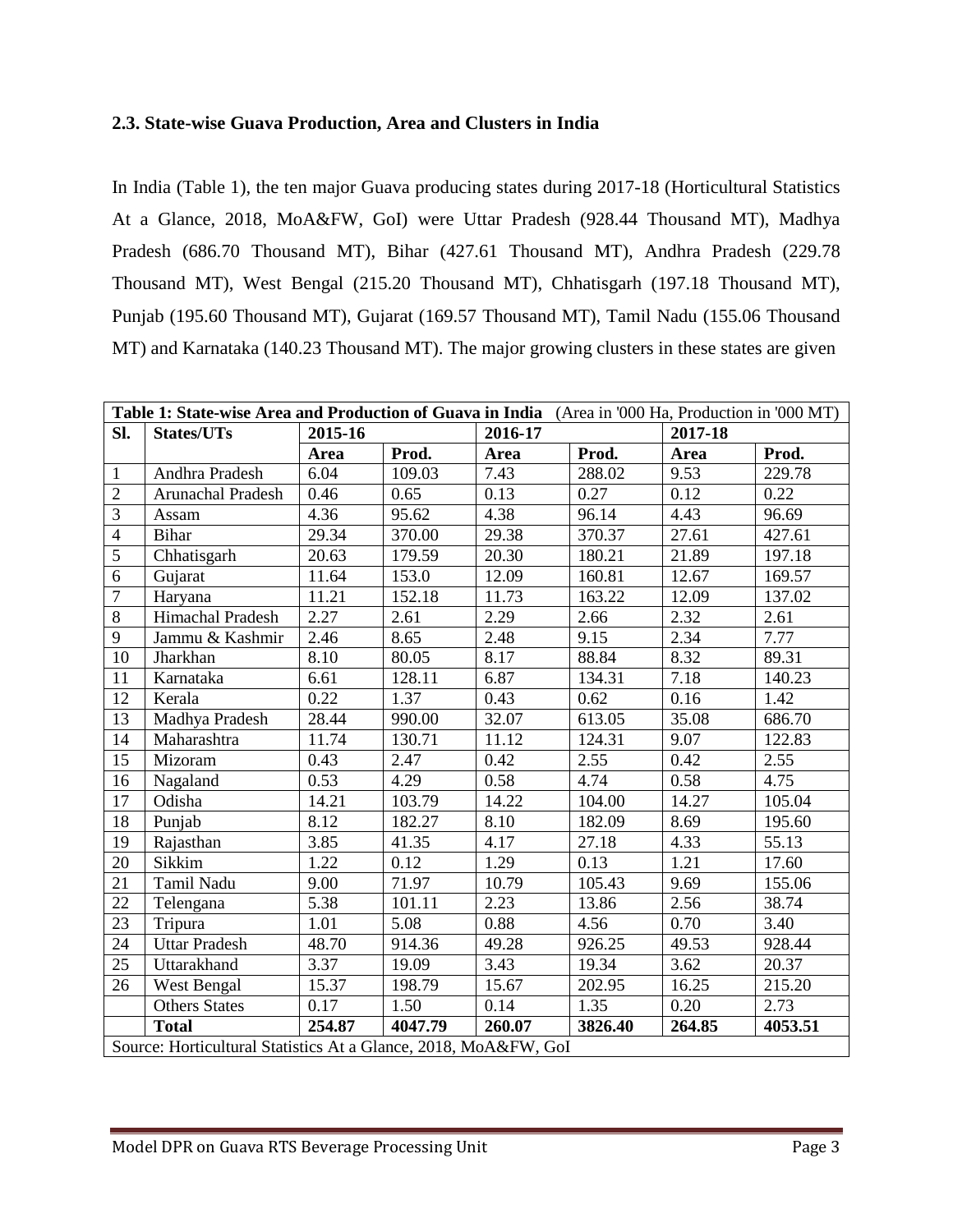| Table 2: Major Guava Clusters in Important Guava Growing States in India  |                                                                         |  |  |  |
|---------------------------------------------------------------------------|-------------------------------------------------------------------------|--|--|--|
| <b>State</b>                                                              | <b>Guava Production Clusters</b>                                        |  |  |  |
| <b>Uttar Pradesh</b>                                                      | Allahabad, Farukhabad, Aligarh, Badaun                                  |  |  |  |
| Madhya Pradesh                                                            | Jabalpur, Ujjain, Hoshangabad, Khargone, Badwani, Indore, Shivpuri      |  |  |  |
| <b>Bihar</b>                                                              | Mujaffarpur, Begusarai, Katihar, Siwan, Madhubani, Kishanganj, Purnia   |  |  |  |
| Andhra Pradesh                                                            | East Godavari, West Godavari, Guntur, Krishna, Ananthapur, Medak, Ranga |  |  |  |
| Reddy, Mahaboob nagar, Prakasham, Khammam                                 |                                                                         |  |  |  |
| West Bengal                                                               | South 24 Parganas, North 24 Parganas, Hooghly                           |  |  |  |
| Chhatisgarh<br>Raipur, Durg                                               |                                                                         |  |  |  |
| Punjab                                                                    | Ludhiana, Gurudaspur, Amritsar, Taran Taran, Jalandhar                  |  |  |  |
| Gujarat                                                                   | Bhavnagar, Ahmedabad                                                    |  |  |  |
| Tamil Nadu                                                                | Madurai, Dindigul, Salem                                                |  |  |  |
| Kolar, Shimoga, Dharwar, Raichur, Bangalore (R & U), Belgaum<br>Karnataka |                                                                         |  |  |  |
| Source: http://nhb.gov.in                                                 |                                                                         |  |  |  |

in table 2. The guava production clusters in these important states therefore, possess good scope for development of processing and value addition units.

# **2.4. Guava Varieties**

State-wise important guava varieties grown are given in the table 3 below:

| <b>Table 3: Guava Varieties in Producing Major States</b> |                                                                                 |  |  |  |
|-----------------------------------------------------------|---------------------------------------------------------------------------------|--|--|--|
| <b>State</b>                                              | <b>Guava Varieties</b>                                                          |  |  |  |
| Uttar Pradesh                                             | L-49, Allahabad Safeda, Lucknow Safeda, Apple Colour, Chittidar, Red Fleshed,   |  |  |  |
|                                                           | Allahabad Surkha, Sardar, Mirzapuri Seedless, CISH-G-1, CISH-G-2, CISH-G-3      |  |  |  |
| Madhya Pradesh                                            | L-49, Allahabad safeda, Gwalior-27, Hafshi, Seedless Chittidar                  |  |  |  |
| Bihar                                                     | Allahabad Safeda, Apple Colour, Chittidar, Hafshi, Harijha, Sardar, Selection-8 |  |  |  |
| Andhra Pradesh                                            | Allahabad safeda, Lucknow 49, Anakapalli, Banarasi, Chittidar, Hafshi, Sardar,  |  |  |  |
|                                                           | Smooth Green, Safed Jam, Arka Mridula                                           |  |  |  |
| West Bengal                                               | L-49, Allahabad Safeda, Dudhe Khaja, Gole Khaja, Kabli, Baruipur, Chittidar,    |  |  |  |
|                                                           | Harijha, Sardar                                                                 |  |  |  |
| Chhatisgarh                                               | L-49, Allahabad safeda, Lucknow Safeda,                                         |  |  |  |
| Punjab                                                    | Allahabad safeda, L-49, Seedless Chittidar                                      |  |  |  |
| Gujarat                                                   | Nagpur seedless, Dharwar, Dholka, Kothrud, L-24, L-49, Nasik, Sindh             |  |  |  |
| Tamil Nadu                                                | Anakapalli, Banarasi, Bangalore, Chittidar, Hafshi, Nagpur Seedless, Smooth     |  |  |  |
|                                                           | Green                                                                           |  |  |  |
| Karnataka                                                 | Allahabad Safeda, L-49, Araka Mridula, Araka Amulya, Bangalore, Dharwar         |  |  |  |
| Source: http://nhb.gov.in                                 |                                                                                 |  |  |  |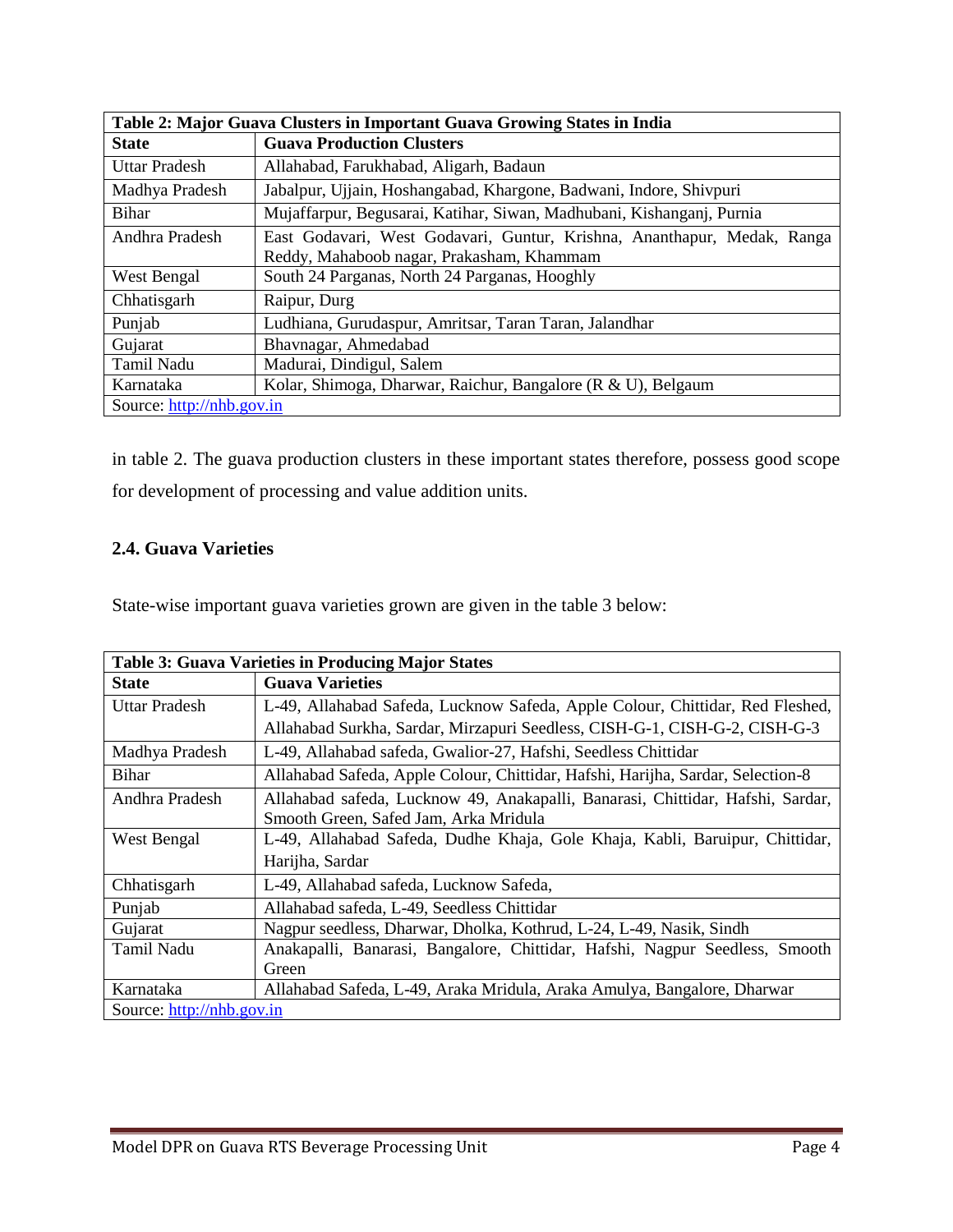#### **2.5. Health Benefits and Nutritional Value of Guava**

Guava is low in calories and fats but has several vital vitamins, minerals, and antioxidant polyphenolic and flavonoid compounds (Table 4) that play a pivotal role to prevent cancers, aging, infections etc. It is very rich source of soluble dietary fiber and antioxidant Vitamin-C. The fruit is a very good source of Vitamin-A, and flavonoids like beta-carotene, lycopene, lutein and cryptoxanthin that are known to have antioxidant properties. Higher potassium in guava is important component of cell and body fluids that helps controlling heart rate and blood pressure.

| Table 4: Nutritive Value of Guava (Psidium guajava) per 100 gm |                         |                          |  |  |  |
|----------------------------------------------------------------|-------------------------|--------------------------|--|--|--|
| <b>Principle</b>                                               | <b>Nutrient Value</b>   | <b>Percentage to RDA</b> |  |  |  |
| Energy                                                         | 68 Kcal                 | 3.50%                    |  |  |  |
| Carbohydrates                                                  | 14.3 g                  | 11.50%                   |  |  |  |
| Protein                                                        | 2.55 g                  | 5%                       |  |  |  |
| <b>Total Fat</b>                                               | $0.95$ g                | 3%                       |  |  |  |
| Cholesterol                                                    | 0 <sub>mg</sub>         | 0%                       |  |  |  |
| Dietary fiber                                                  | 5.4 g                   | 14%                      |  |  |  |
| Vitamins & Minerals                                            |                         |                          |  |  |  |
| Folates                                                        | $49\mu g$               | 12.50%                   |  |  |  |
| Niacin                                                         | 1.084 mg                | 7%                       |  |  |  |
| Pantothenic Acid                                               | $0.451$ mg              | 9%                       |  |  |  |
| Pyridoxine                                                     | $0.110$ mg              | 8.50%                    |  |  |  |
| Riboflavin                                                     | $0.040$ mg              | 3%                       |  |  |  |
| Thiamin                                                        | $0.067$ mg              | 5.50%                    |  |  |  |
| Vitamin A                                                      | 624 IU                  | 21%                      |  |  |  |
| Vitamin C                                                      | $228$ mg                | 396%                     |  |  |  |
| Vitamin E                                                      | $0.73$ mg               | 5%                       |  |  |  |
| Vitamin K                                                      | $2.6 \mu g$             | 2%                       |  |  |  |
| Sodium                                                         | $2$ mg                  | 0%                       |  |  |  |
| Potassium                                                      | 417 mg                  | 9%                       |  |  |  |
| Calcium                                                        | 18 mg                   | 2%                       |  |  |  |
| Copper                                                         | $0.230$ mg              | 2.50%                    |  |  |  |
| Iron                                                           | $0.26$ mg               | 3%                       |  |  |  |
| Magnesium                                                      | $\overline{2}2$ mg      | 5.50%                    |  |  |  |
| Manganese                                                      | $0.150$ mg              | 6.50%                    |  |  |  |
| Phosphorus                                                     | $11 \text{ mg}$         | 2%                       |  |  |  |
| Selenium                                                       | $0.6$ mcg               | 1%                       |  |  |  |
| Zinc                                                           | $0.23$ mg               | 2%                       |  |  |  |
| <b>Phyto-Nutrients</b>                                         |                         |                          |  |  |  |
| Carotene $\beta$                                               | 374 µg                  | ٠                        |  |  |  |
| Crypto-xanthin $\beta$                                         | $0 \mu g$               | ۰                        |  |  |  |
| Lycopene                                                       | $\overline{5}204 \mu g$ | ۰                        |  |  |  |
| Source: USDA National Nutrient data base                       |                         |                          |  |  |  |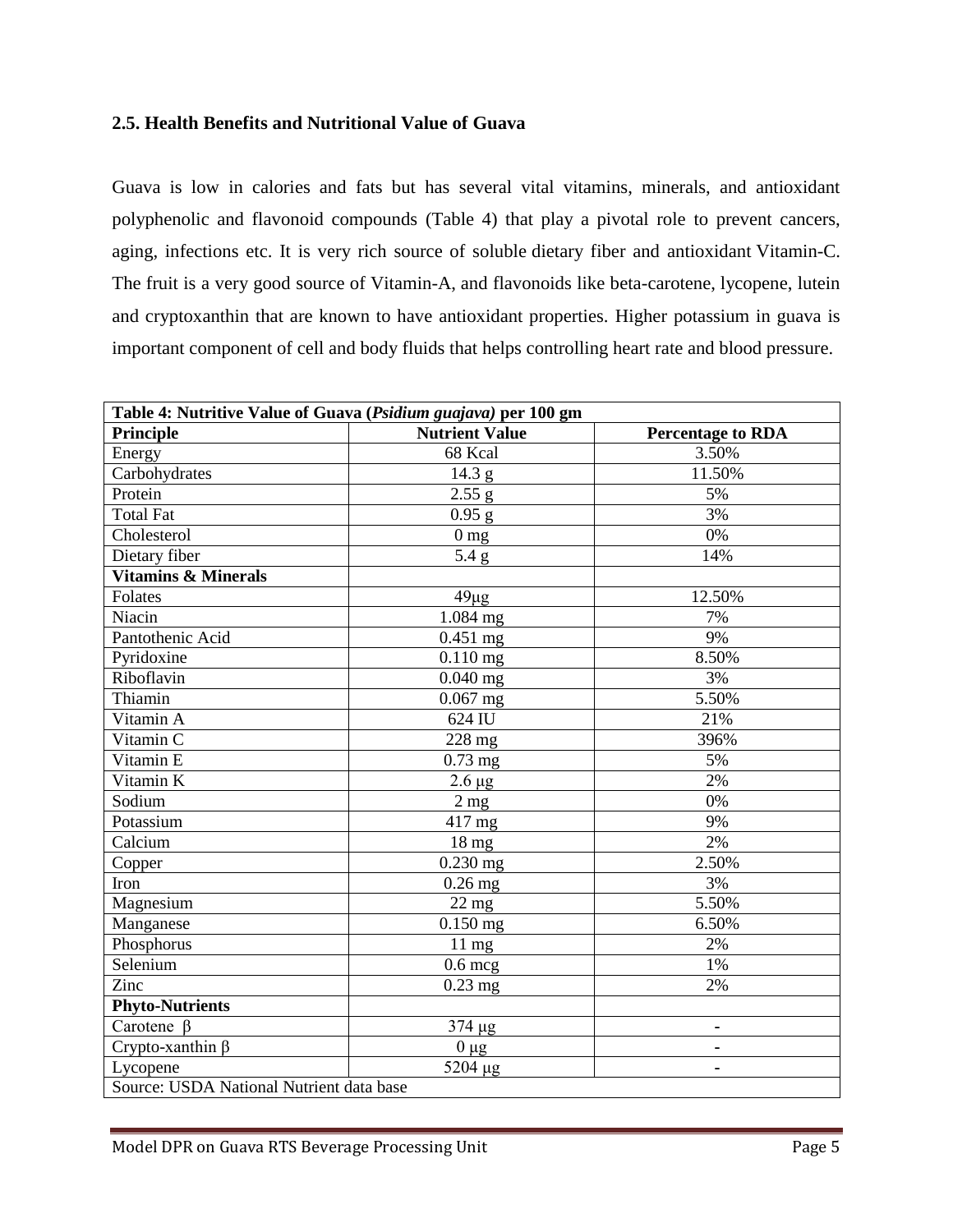#### **2.6. Cultivation, Bearing, Post Harvest Management and Storage of Guava**

Guava can grow from the sea level to an altitude of about 1500 meter with annual rainfall of below 1000 mm. June and September is the best time for the growth of guava plants. Young plants are susceptible to drought and cold conditions. Guava being perennial fruit plant can live up to 40 years without being replanted and the fruits are readily available year around in tropical region. Guava plants are vegetatively propagated by budding, inarching or air layering. Planting is done during the rainy season i.e. June-July through layers and seedling. Plants start bearing fruits at 2 years and become heavy bearers by 8 years. A Guava plant can be ready for harvesting twice in a year under proper agronomic practices. The fruits are usually let ripened on the tree to experience their intense, natural flavor. However for longer storage, these must be picked while green and mature; and later allowed for ripening. The ripe guava fruit is soft with sweet musky aroma, varied colours and creamy texture. The fresh ripe fruit has a short shelf life; however, mature and green fruits can be stored up to five weeks between 46°F and 55°F temperature and 85- 95% relative humidity and then value addition can be done at later stage.

#### **2.7. Processing and Value Addition of Guava**

The fresh fruits have limited shelf life; therefore, it is necessary to process fresh fruits in to different value added products to increase its availability over an extended period and to stabilize the price during the glut season. The processed products have good potential for internal as well as external trade. Seasonal losses in surplus guava fruits can be avoided by processing into different value added products that make them more attractive to the buyer and/or more readily usable to the consumer. Guava being rich in pectin can be used for preparation of natural jam and jelly. Processed guava pulp is an excellent raw material for preparation of juice, RTS beverages, wine, nectar, powder, candy and preserve. Guava pulp or juice can also be used as additive in other fruit juice or pulp. In view of changing consumer attitude, demand and emergence of new market, it has become imperative to develop products that have nutritional as well as health benefits. In this context, guava has excellent digestive and nutritive value, pleasant flavour, high palatability and availability in abundance at moderate price. Guava is a very popular fruit in India and it is available throughout the year except summer season. The nutritive value of the fruit is very high and thus it is an ideal crop for processing and value addition.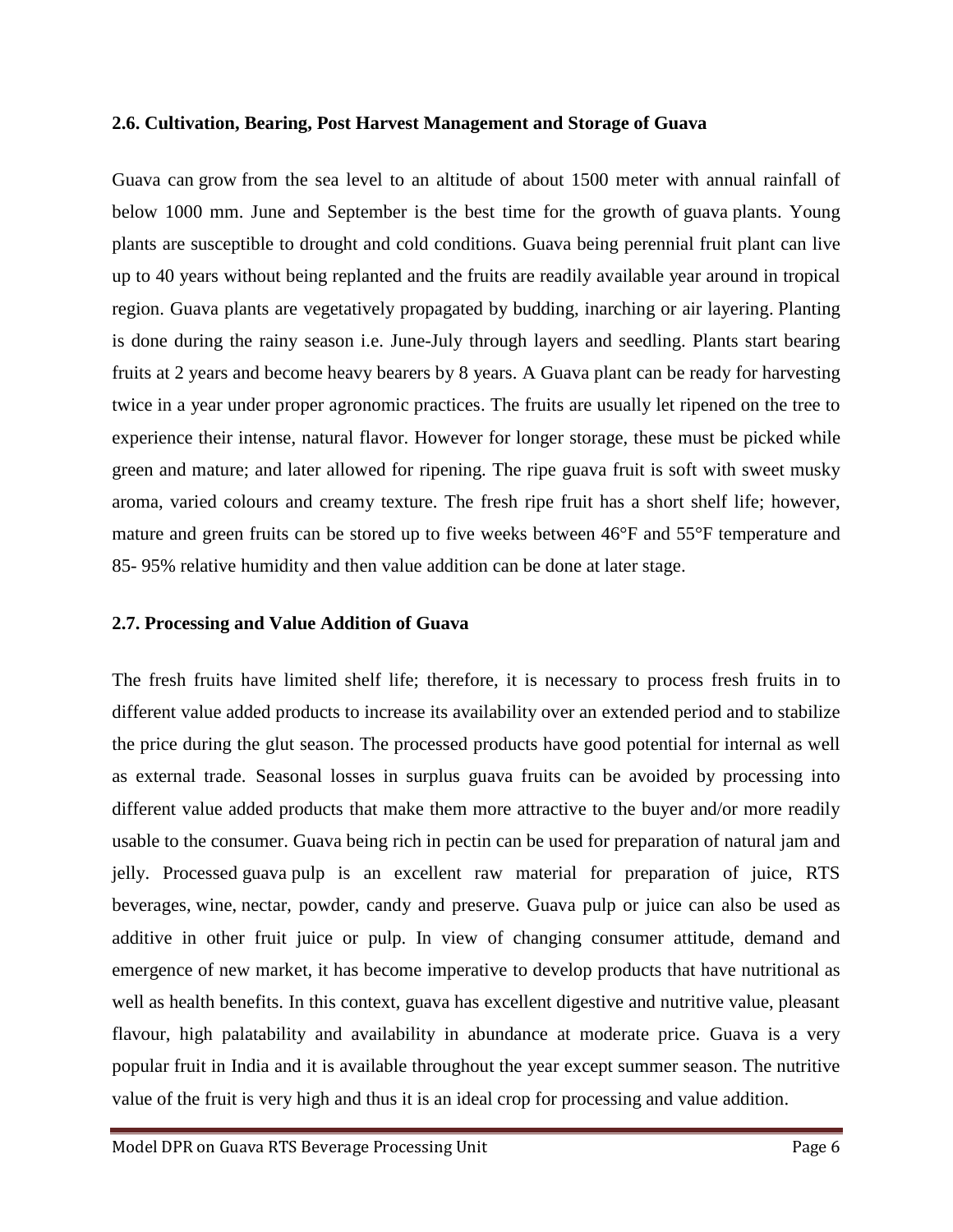# **3. Model Guava Based Beverage Processing Unit under FME Scheme**

### **3.1. Introduction**

The juice market in India is divided into three different segments: fruit drinks (with maximum 30% fruit content) holds about 50-60% market share, fruit juices (with almost 100% fruit content) holds about 30-35% market share and nectar drinks (with almost 30- 90% fruit content) holds just about 10% market share of entire juice industry. Therefore, Ready to Serve (RTS) fruit based beverages have huge potential across India.

The Central Sector scheme for Formalization of Micro Enterprises in food processing sector under Ministry of Food Processing Industries is an important scheme useful for formalization and mainstreaming the unorganized home based or micro food processing units. The scheme is useful for expansion of the existing units in terms of capacity and technology through installation of new machineries and additional civil infrastructures.

Establishment or expansion in terms of guava based Ready to Serve (RTS) fruit beverage unit is an attractive option in potential guava growing states in India as guava is a highly nutritious crop. A model generalized DPR is therefore, prepared for expansion of existing un-formalized beverages units that can include guava based Ready to Serve (RTS) beverage with 25% pulp content as product line. A detailed account of the model DPR prepared on the basis of certain generalized assumptions is discussed in the sequent sections. *An entrepreneur can use this model DPR template and modify according to his/her need in terms of capacity, location, raw materials availability etc. If there are shortages in per day/annual guava availability, then the entrepreneur can use pulp of other seasonal fruits for beverage to achieve maximum capacity utilization for higher economic efficiency.* 

#### **3.2. Form of the Business Enterprise**

The entrepreneur concerned must specify about the form of his/her business organization i.e. whether Sole Proprietorship, Cooperative, FPO/FPC, SHG Federation, Partnership Firm or Company and accordingly attach all the required documents. The documents may be registration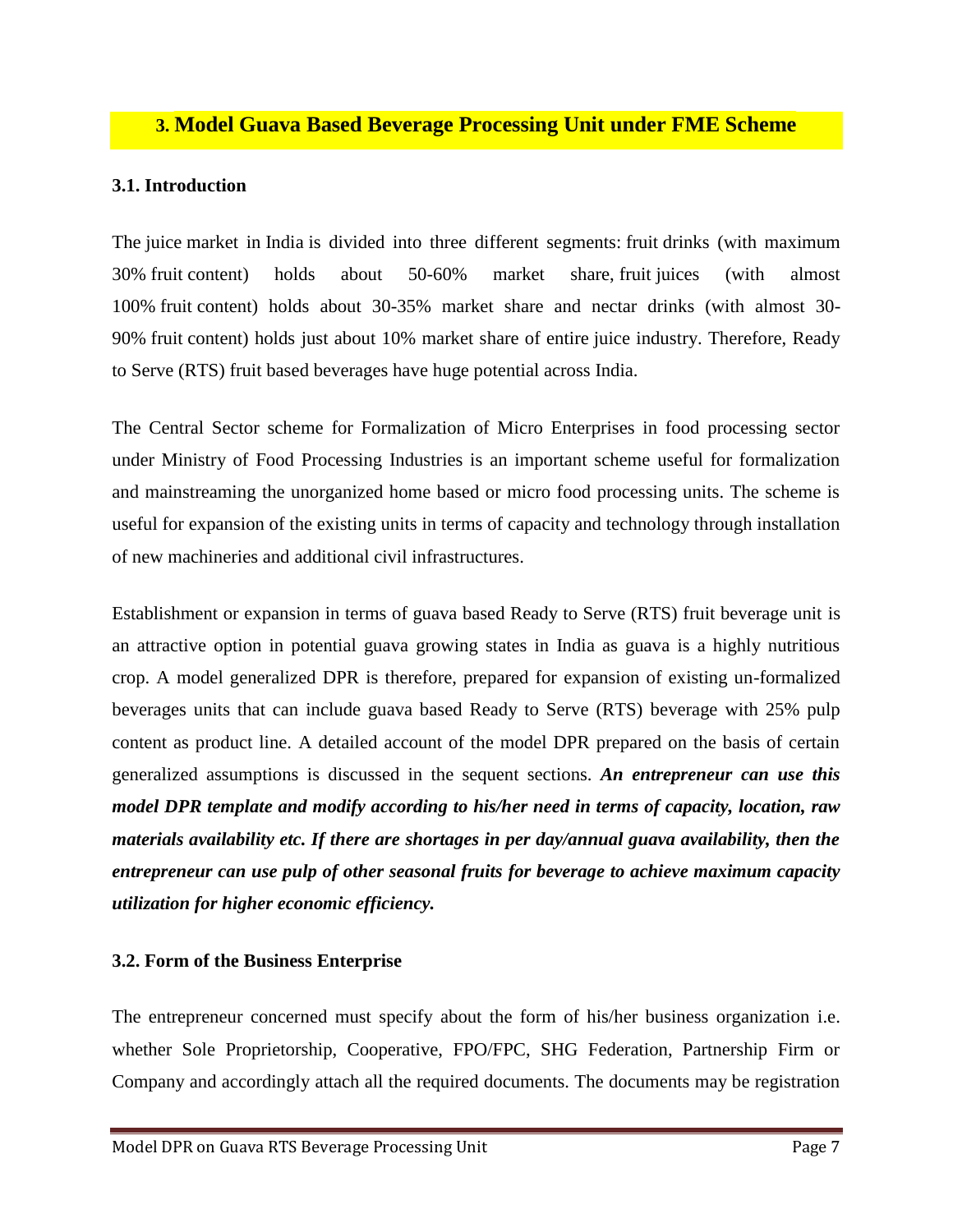certificate, share holding pattern, loan approval certificate etc as specified in the FME scheme guidelines.

#### **3.3. Background of the Promoters/Owners and Required Documents**

The detailed bio-data of promoter/promoters inter-alia name, fathers name, age, qualification, business experience, training obtained, contact number, email, office address, permanent address, share holding pattern, definite sources of meeting the commitment of promoters contribution, details of others business along with certified balance sheet and profit loss account for the last 3- 4 years, tax registration, PAN number, income tax return etc for 3-4 years and other requirements as specified in the FME guidelines must be provided with the DPR.

#### **3.4. Background of the Proposed Project**

The entrepreneur must specify whether it is a new project or expansion of the existing project. If new project is proposed then the reason to go in to the project and if expansion of the existing project, the must specify what kind of expansion is proposed in terms of capacity, product, machines, civil infrastructure etc.

### **3.5. Location of the Proposed Project and Land**

The entrepreneur must provide description of the proposed location, site of the project, distance from the targeted local and distant markets; and the reasons/advantages thereof i.e. in terms of raw materials availability, market accessibility, logistics support, basic infrastructure availability etc. The entrepreneur must mention whether project is proposed in self owned land or rented/allotted land in any industrial park or private location. Accordingly, he/she must provide ownership document, allotment letter/ lease deed. Land clearance certificate must be from village authority/municipality or any other concerned authority. *The ideal locations for establishment of exclusive guava beverage processing unit are in the production clusters of the ten major guava growing states such as Uttar Pradesh, Madhya Pradesh, Bihar, Andhra Pradesh, West Bengal, Chhatisgarh, Punjab, Gujarat, Tamil Nadu and Karnataka where adequate quantities of surplus raw materials can be available for processing. However, in other states of India multi fruit based beverage unit with guava as one of the raw materials can be established.*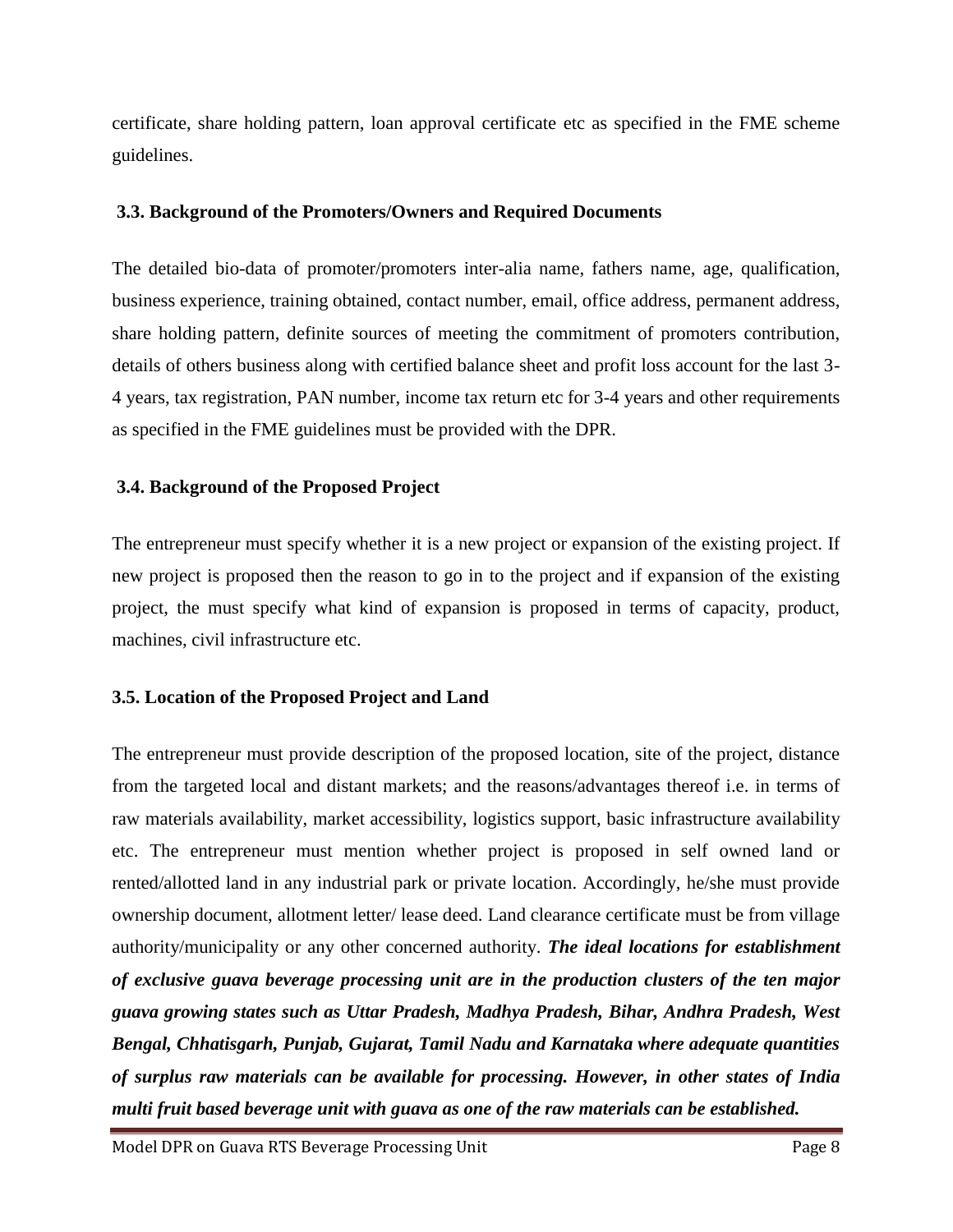#### **3.6. Installed Capacity of the Guava Based Beverage Processing Unit**

The maximum installed capacity of the guava beverage unit in the present model project is proposed as 100 tonns/annum or 333 kg/day raw guava. The unit is assumed to operate 300 days/annum  $\omega$  8-10 hrs/day. The 1<sup>st</sup> year is assumed to be construction/expansion period of the project; and in the  $2<sup>nd</sup>$  year 70 percent capacity,  $3<sup>rd</sup>$  year 80 percent capacity and  $4<sup>th</sup>$  year onwards 90 percent capacity utilization is assumed in this model project.

#### **3.7. Raw Material Requirements for the Unit**

A sustainable food processing unit must ensure maximum capacity utilization and thus requires an operation of minimum 280-300 days per year to get reasonable profit. Therefore, ensuring uninterrupted raw materials supply requires maintenance of adequate raw material inventory. The processor must have linkage with producer organizations preferably FPCs through legal contract to get adequate quantity and quality of raw materials which otherwise get spoiled. In the current model guava beverage project, the unit requires 233 kg/day, 266 kg/day and 300 kg/day raw guava at 70, 80 and 90 percent capacity utilization, respectively. If there are shortages in supply, then the entrepreneur can use pulp of other seasonal fruits for beverage to achieve maximum capacity utilization for higher economic efficiency. The guava must be plucked from tree at green and mature stage; and then stored between 46°F and 55°F temperature with 85- 95% relative humidity. However, the guavas should be little soft at the time of processing for easy extraction of pulp.

#### **3.8. Product Profile of the Unit**

In the present model guava beverage processing unit, the targeted product output is Ready to Serve (RTS) Guava beverage with 25 per cent pulp content. If there are shortages in supply of guava, then entrepreneur can use pulp of other seasonal fruits for beverage processing in the same machinery set up to achieve maximum capacity utilization for higher economic efficiency.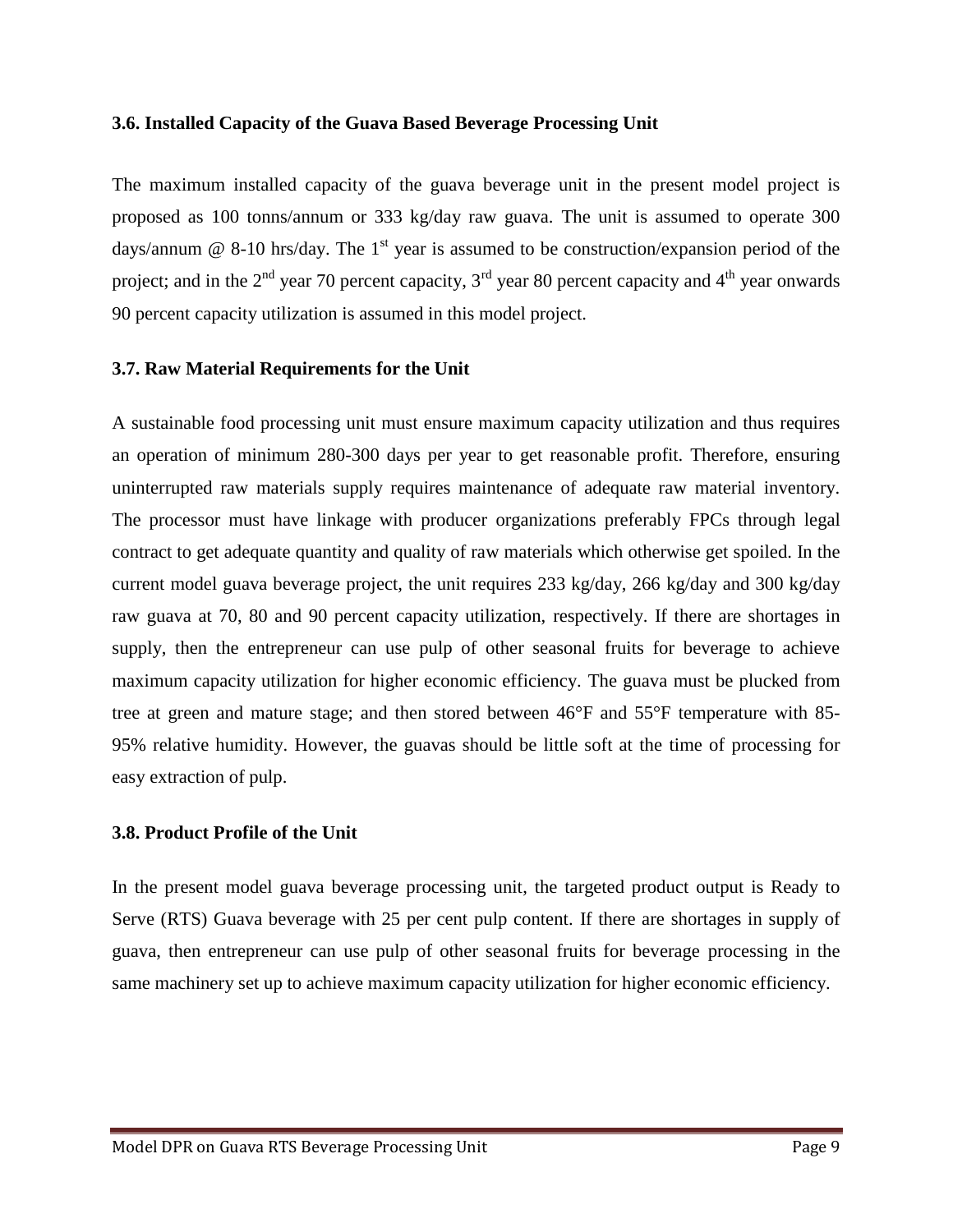#### **3.9. Manufacturing Process of Guava Beverage**

FPO specifications for Ready-to-Serve beverage are: (i) minimum percentage of TSS 10, (ii) minimum percentage of fruit pulp is 10%.The permissible limit of food grade preservative and flavor should also be mixed. The process flow of 25% pulp based guava Ready-to-Serve beverage is given below:



(2-3 ml depending on strength of flavour)

**Homogenization**

**Pasteurization (95-98<sup>0</sup>C for 10-30 Sec)**

**Cooling in Closed Tank**

 **Bottling**

Model DPR on Guava RTS Beverage Processing Unit Page 10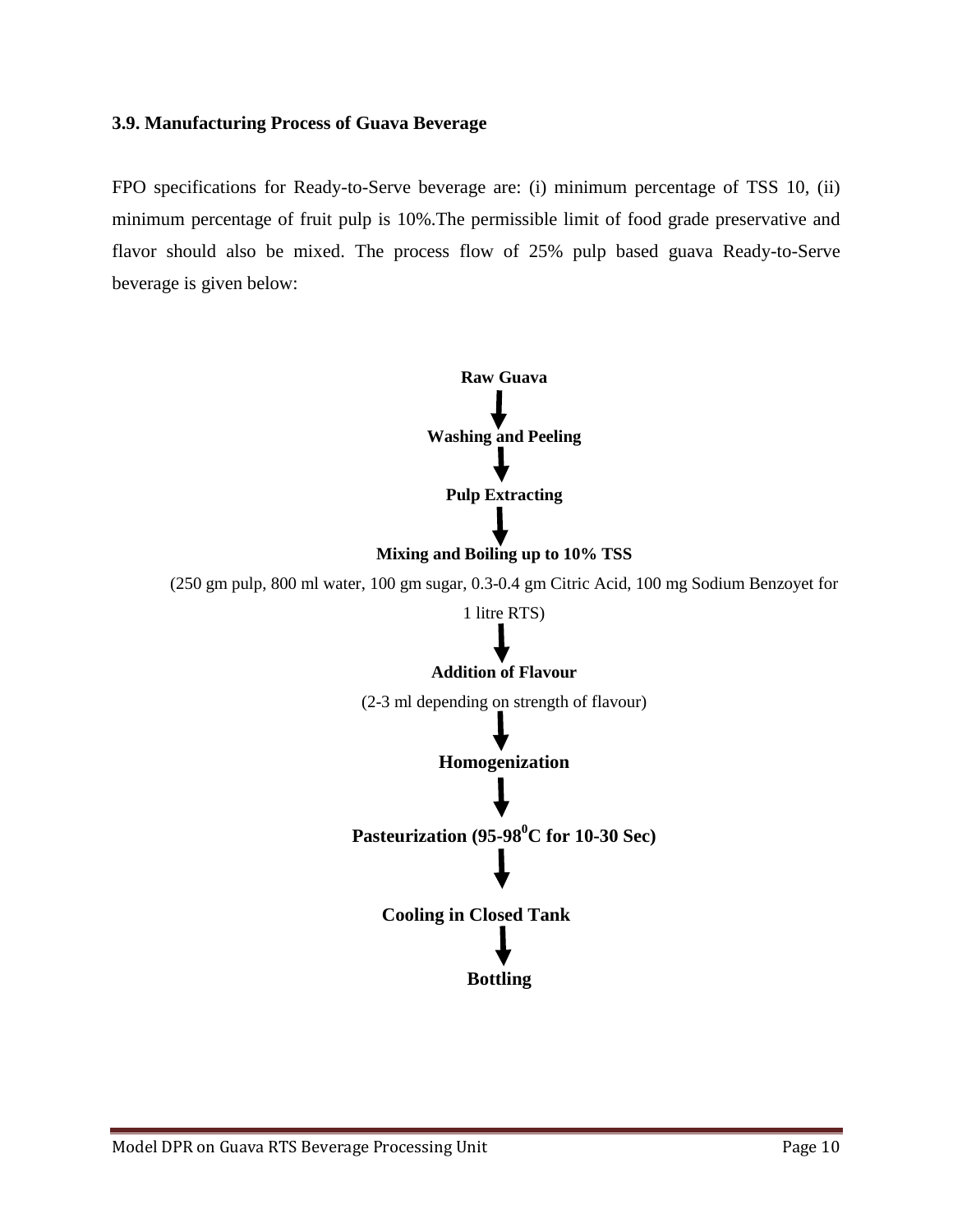#### **3. 10. Technology Accessibility**

IIFPT and its liaison offices at Guwahati and Bhatinda have all the technical knowhow on fruit based beverage processing. These technologies are available through training, incubation and consultancy. The entrepreneur can first avail training or consultancy and then undergo business incubation before venturing into the business. Other than IIFPT, NIFTEM, CFTRI oand other institutes also have the technical knowledge and training facilities.

### **3.11. Market Demand and Supply for Guava Beverage**

The Fruit based non-alcoholic beverages such as RTS, Squash are part and parcel of consumption pattern both in rural and urban India. The fruit beverages consumption is picking up due to increasing income and changing food habits. Therefore, demand for fruit based beverages are prevalent across length and breadth of the country throughout the year. The juice market in India is divided into mainly three segments: fruit drinks (with maximum 30% fruit content) occupying about 50-60% market share, fruit juices (with almost 100% fruit content) occupying about 30-35% market share and nectar drinks (with almost 30- 90% fruit content) occupying just about 10% market share of entire juice industry. Therefore, any kind of Ready to Serve (RTS) fruit based beverages have huge potential across India. Further, guava being low in calories and fats but rich in vital vitamins (Vitamin-C, Vitamin-A) minerals (Potassium, Calcium, Magnesium, Phosphorus), dietary fiber, and antioxidant polyphenolic and flavonoid compounds (beta-carotene, lycopene, lutein and cryptoxanthin) can play a pivotal role to prevent cancers, aging, infections etc. Therefore, guava beverage if highlighted properly for all these health benefits can occupy significant beverage market.

### **3.12. Marketing Strategy for Guava Beverage**

The increasing urbanization and income offers huge scope for marketing of fruit based RTS beverages. Urban organized platforms such as departmental stores, malls, super markets can be attractive platforms to sell well packaged and branded guava based RTS beverage. Processors can also have tie-up with hotels and restaurants for supply.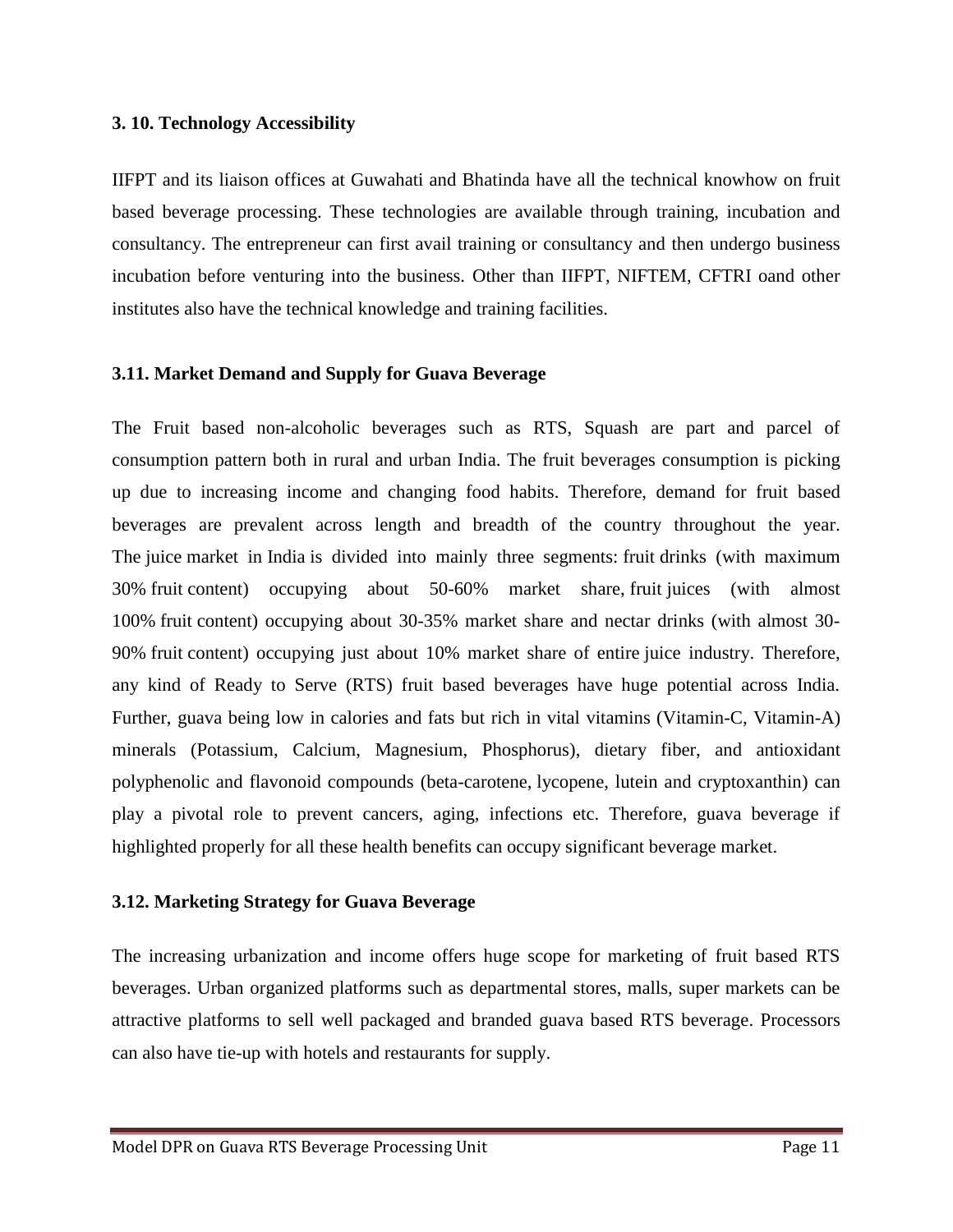# **3.13. Detailed Project Assumptions**

This model DPR for Guava based RTS beverage unit is basically prepared as a template based on certain assumptions (Table 5) that may vary with capacity, location, raw materials availability etc. An entrepreneur can use this model DPR format and modify as per requirement and suitability. The assumptions made in preparation of this particular DPR are given in Table 5. This DPR assumes expansion of existing unit by adding new guava based RTS beverage line. Therefore, land and civil infrastructures are assumed as already available with the entrepreneur.

| <b>Table 5: Detailed Project Assumptions</b> |                |                                                                               |  |  |
|----------------------------------------------|----------------|-------------------------------------------------------------------------------|--|--|
| <b>Parameter</b>                             |                | <b>Value Assumed</b>                                                          |  |  |
| Capacity of the Guava RTS Beverage Unit      |                | 100MT/annum raw guava                                                         |  |  |
| Utilization of capacity                      |                | $\vert$ 1 <sup>st</sup> year implementation, 70% in 2 <sup>nd</sup> year, 80% |  |  |
|                                              |                | in $3^{rd}$ year and 90% in $4^{th}$ year onwards.                            |  |  |
| Working days per year                        | $\ddot{\cdot}$ | 300 days                                                                      |  |  |
| Working hours per day                        | $\ddot{\cdot}$ | 8-10 hrs.                                                                     |  |  |
| Interest on term and working capital loan    | $\bullet$      | 12%                                                                           |  |  |
| Repayment period                             |                | Seven years with one year grace period is                                     |  |  |
|                                              |                | considered.                                                                   |  |  |
| Average prices of raw material               | $\ddot{\cdot}$ | Rs. $40$ /Kg.                                                                 |  |  |
| Average sale prices of RTS beverage/litre    |                | Rs. 60/Litre                                                                  |  |  |
| Pulp extraction                              |                | 800 gm pulp/kg raw guava                                                      |  |  |
| RTS (25% pulp) processing                    |                | 3.2 litres RTS/kg raw guava                                                   |  |  |

# **3.14. Fixed Capital Investment**

### **3.14.A. Land & Building**

The DPR is for FME scheme to upgrade/formalize existing micro enterprises which already has land & built-up area. However, they can invest to expand the built-up area (Table 6) as required.

| <b>Table 6: Land and Civil Infrastructures</b> |                                                |
|------------------------------------------------|------------------------------------------------|
| Land $10000$ Sq ft<br>1.                       | Assumed land already developed and has         |
| Built-up processing area 6000 sq ft<br>ii.     | 6000 sq m built in area. So additional 1000 sq |
| iii. Storage area 1000 sq ft                   | ft can be built in @ Rs. $200/\text{sq}$ ft    |
|                                                |                                                |
|                                                | Rs. 2.00 Lakhs                                 |
| Total                                          | <b>Rs. 2.00 Lakhs</b>                          |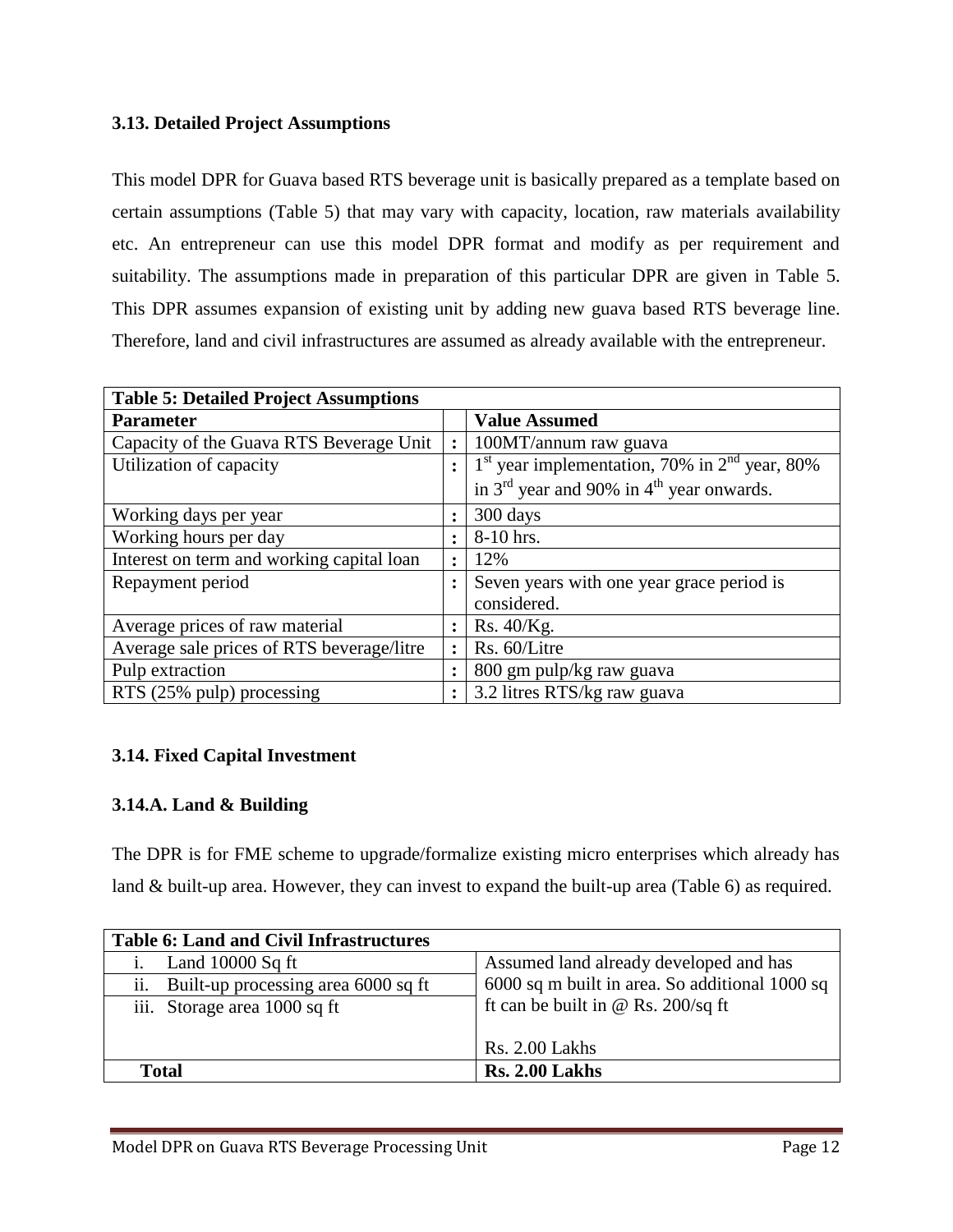# **3.14.B. Machinery & Equipment:** Rs. 18 Lakhs

|        | <b>Table 7: Machinery and Equipments</b> |                          |               |                |                |  |
|--------|------------------------------------------|--------------------------|---------------|----------------|----------------|--|
| Sl. No | <b>Machinery Descriptions</b>            | <b>Power</b>             | Area required | Qty            | Cost           |  |
|        |                                          | required                 | (Sq. ft.)     |                | (Rs. in lakhs) |  |
| 1.     | Washer                                   | 3 HP                     | 25            | $\mathbf{1}$   | 1.50           |  |
|        | Capacity 40 kg/hr                        |                          |               |                |                |  |
| 2.     | Fruit Pulper/extractor                   | 3 HP                     | 16            | $\mathbf{1}$   | 2.00           |  |
|        | Capacity 40 kg / hr                      |                          |               |                |                |  |
| 3.     | <b>Boiler</b>                            | 3 HP                     | 100           | $\mathbf{1}$   | 3.00           |  |
|        | Steam out put 10 kg                      |                          |               |                |                |  |
|        | Working pressure 10 bar                  |                          |               |                |                |  |
|        | maximum                                  |                          |               |                |                |  |
| 4.     | <b>Steam Kettle</b>                      | 3 HP                     | 25            | $\mathbf{1}$   | 1.50           |  |
|        | Capacity 100 lit/hr                      |                          |               |                |                |  |
| 5.     | Homogenizer                              | 8 HP                     | 50            | $\overline{2}$ | 2.00           |  |
|        | Capacity 100 lit/hr                      |                          |               |                |                |  |
| 6.     | Pasteurizer                              | $2$ HP                   | 200           | $\mathbf{1}$   | 3.00           |  |
|        | Capacity 100 liter                       |                          |               |                |                |  |
| 7.     | <b>Cooling Tank</b>                      | $\overline{\phantom{0}}$ | 25            | 1              | 0.50           |  |
| 8.     | Bottling line (with 3 parts i.e.         | 3HP                      | 75            | 1              | 4.5            |  |
|        | washing unit with 50-100                 |                          |               |                |                |  |
|        | bottles/hr, filling unit 100             |                          |               |                |                |  |
|        | litres/hr and capping unit 100           |                          |               |                |                |  |
|        | litres/hr)                               |                          |               |                |                |  |

# **3.14.C. Utilities and Fittings**

| Table 8: Utilities and Fittings |       |                       |  |
|---------------------------------|-------|-----------------------|--|
|                                 | Power | <b>Rs. 2.00 Lakhs</b> |  |
| ii.                             | Water |                       |  |

### **3.14.D. Other Fixed Assets**

| <b>Table 9: Other Fixed Assets</b> |                               |            |  |
|------------------------------------|-------------------------------|------------|--|
|                                    | <b>Furniture and Fixtures</b> | Rs. 1 Lakh |  |
| $\cdot \cdot$<br>11.               | Plastic trays capacity        |            |  |
| iii.                               | Electrical fittings           |            |  |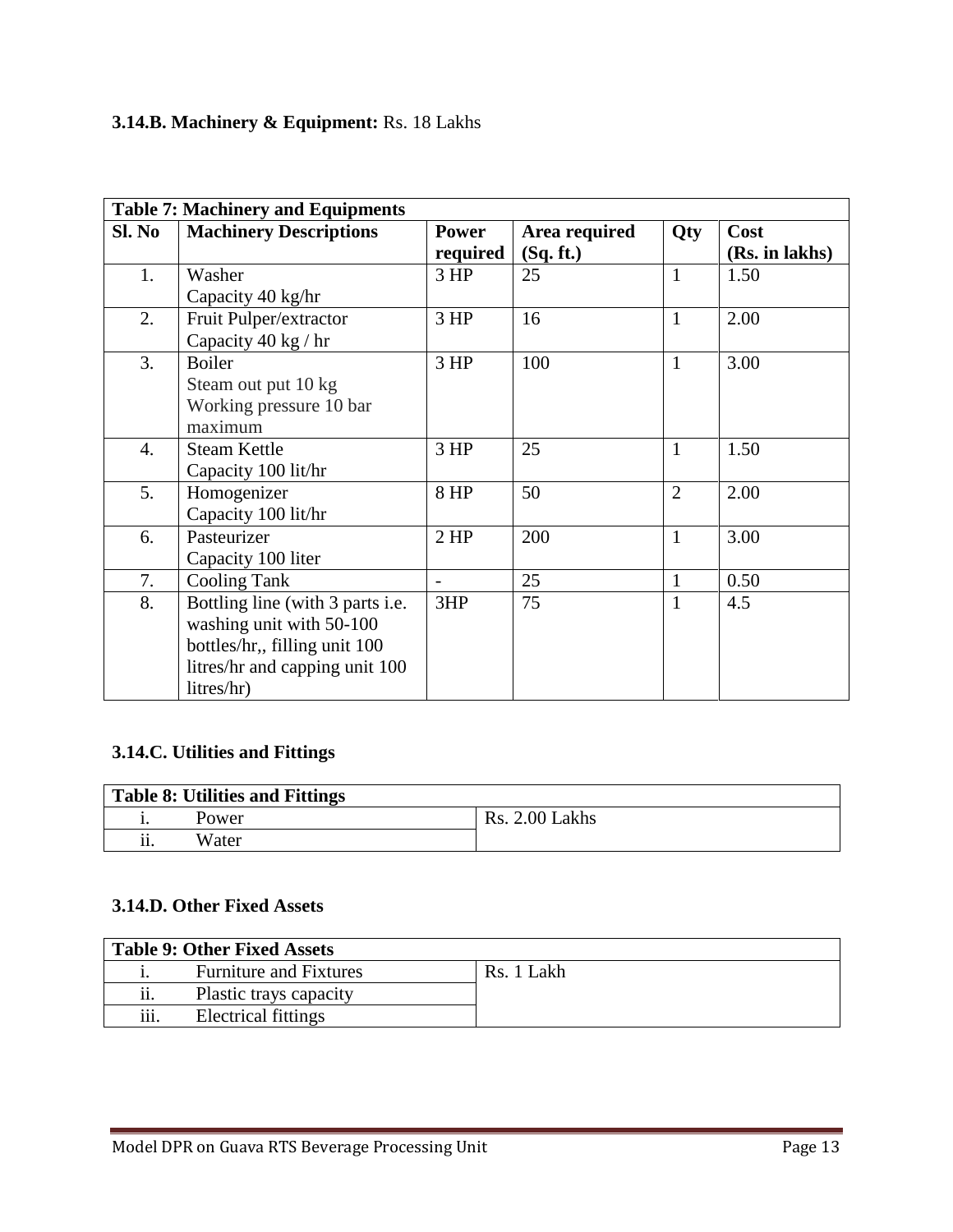# **3.14.E. Pre-operative Expenses**

| <b>Table 10: Pre-operative Expenses</b>    |                 |  |
|--------------------------------------------|-----------------|--|
| Legal expenses, start-up expenses,         | Rs.23000        |  |
| establishment cost, consultancy fee, trial |                 |  |
| runs, $\&$ others                          |                 |  |
| <b>Total Pre-operative Expenses</b>        | <b>Rs.23000</b> |  |

# **3.14.F. Total Fixed Capital Investment**

Total Fixed Capital Investment = (Land & Building + Machinery & Equipment+ Utilities and Fittings + Other Fixed Assets + Pre-operative Expenses) = Rs.  $(2+18+2+1+0.23)$  Lakhs = Rs. 23.23 Lakhs

# **3.15. Working Capital Requirement**

Working capital is critical input in guava based RTS beverage unit as raw materials are seasonal and thus need to maintain high inventories.

| Table 11: Working Capital Requirement (Rs. in Lakh) |               |                    |                  |                    |  |  |  |
|-----------------------------------------------------|---------------|--------------------|------------------|--------------------|--|--|--|
| <b>Particulars</b>                                  | <b>Period</b> | Year 2 (70%-70 MT) | Year 3(80%-80MT) | Year 4 (90%-90 MT) |  |  |  |
| Raw material                                        | 7 days        | 0.65               | 0.75             | 0.84               |  |  |  |
| stock                                               |               |                    |                  |                    |  |  |  |
| Work in                                             | 15 days       | 2.69               | 3.07             | 3.46               |  |  |  |
| progress                                            |               |                    |                  |                    |  |  |  |
| Packing                                             | 15 days       | 0.56               | 0.64             | 0.72               |  |  |  |
| material                                            |               |                    |                  |                    |  |  |  |
| Finished                                            | 15 days       | 6.72               | 7.68             | 8.64               |  |  |  |
| goods' stock                                        |               |                    |                  |                    |  |  |  |
| Receivables                                         | 30 days       | 13.44              | 15.36            | 17.28              |  |  |  |
| Working                                             | 30 days       | 1.00               | 1.14             | 1.28               |  |  |  |
| expenses                                            |               |                    |                  |                    |  |  |  |
| Total current                                       |               | 25.06              | 28.64            | 32.22              |  |  |  |
| assets                                              |               |                    |                  |                    |  |  |  |
| Trade creditors                                     |               | $\overline{0}$     | $\overline{0}$   | $\overline{0}$     |  |  |  |
| Working                                             |               | 25.06              | 28.64            | 32.22              |  |  |  |
| capital gap                                         |               |                    |                  |                    |  |  |  |
| Margin money                                        |               | 6.27               | 7.16             | 8.06               |  |  |  |
| (25%)                                               |               |                    |                  |                    |  |  |  |
| <b>Bank</b> finance                                 |               | 18.80              | 21.48            | 24.17              |  |  |  |

Model DPR on Guava RTS Beverage Processing Unit Page 14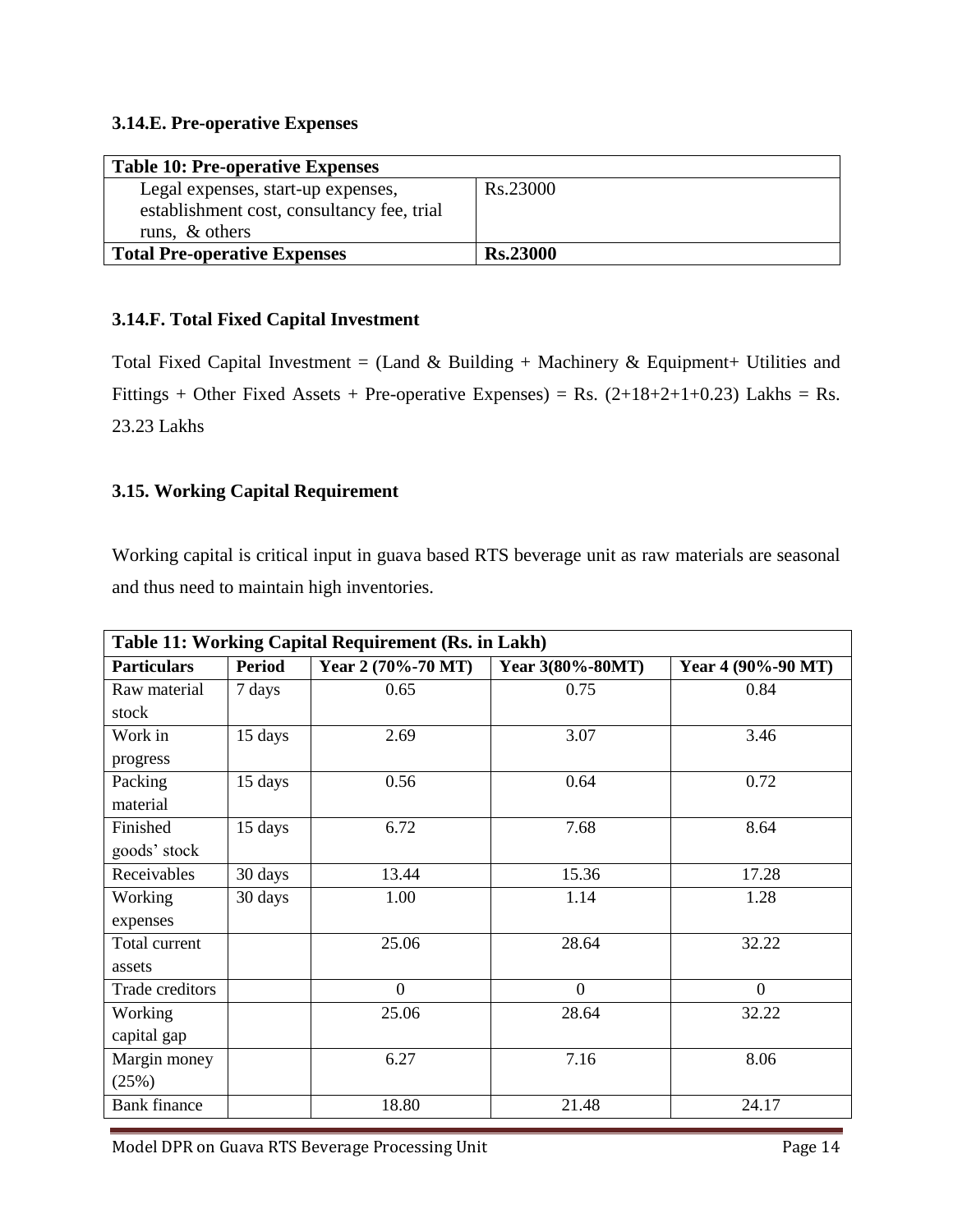# **3.16. Total Project Cost and Means of Finance**

| <b>Table 12: Total Project Cost and Means of Finance</b> | (Rs. in Lakhs) |
|----------------------------------------------------------|----------------|
| <b>Particulars</b>                                       | Amount         |
| i. Land and building                                     | 2.00           |
| ii. Plant and machinery                                  | 18.00          |
| iii. Utilities & Fittings                                | 2.00           |
| iv. Other Fixed assets                                   | 1.00           |
| v. Pre-operative expenses                                | 0.23           |
| vi. Contingencies                                        | 0.50           |
| vii. Working capital margin                              | 6.27           |
| Total project cost (i to vii)                            | 30             |
| <b>Means of finance</b>                                  |                |
| <i>i</i> . Subsidy                                       | 10             |
| ii. Promoter's contribution                              | 6              |
| iii. Term loan                                           | 14             |

# **3.17. Manpower Requirement**

| <b>Table 13: Manpower Requirement</b> |               |                                   |  |  |  |  |  |  |
|---------------------------------------|---------------|-----------------------------------|--|--|--|--|--|--|
| <b>Particulars</b>                    | No. & Wage    | <b>Total Monthly Salary (Rs.)</b> |  |  |  |  |  |  |
| i. Manager (can be the owner)         | 1 @ Rs. 20000 | 20000                             |  |  |  |  |  |  |
| ii. Skilled worker                    | 2 @ Rs. 10000 | 20000                             |  |  |  |  |  |  |
| iii. Semi skilled                     | 2 @ Rs. 7500  | 15000                             |  |  |  |  |  |  |
| iv. Helper                            | 1 @ Rs. 5000  | 5000                              |  |  |  |  |  |  |
| v. Sales man                          | 1 @ Rs. 7500  | 7500                              |  |  |  |  |  |  |
| <b>Total</b>                          | 7 persons     | Rs. 67500/- per month             |  |  |  |  |  |  |

Note: Manager, two skilled workers are permanent staffs only (Salary Rs. 40000/month). Others are causal staffs.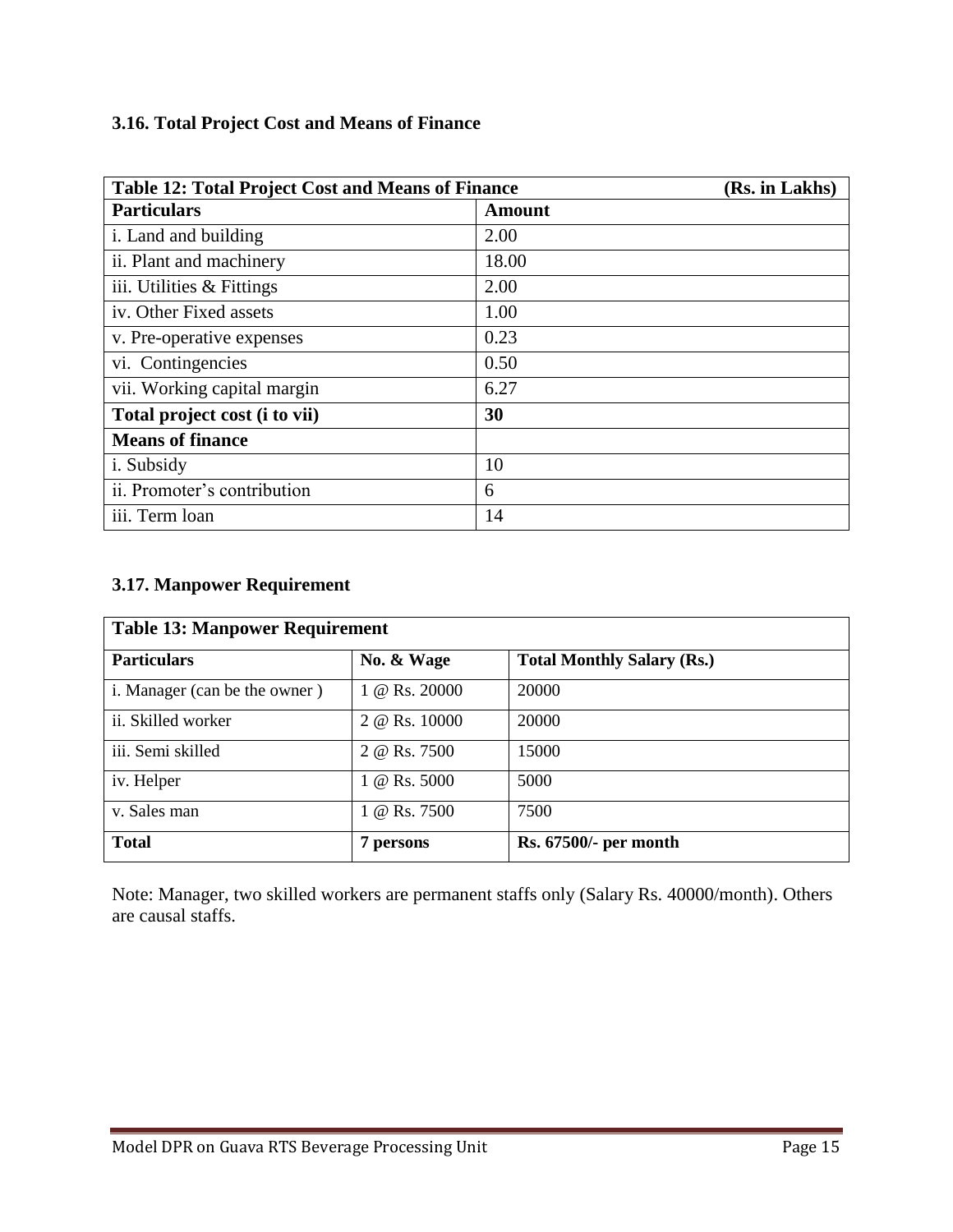# **3.18. Expenditure, Revenue and Profitability Analysis**

|              | Table 14: Expenditure, Revenue and Profitability Analysis |                       |                      |                      |                      |                      |                                 |                      |                      |
|--------------|-----------------------------------------------------------|-----------------------|----------------------|----------------------|----------------------|----------------------|---------------------------------|----------------------|----------------------|
|              | <b>Particulars</b>                                        | 1 <sup>st</sup> Year  | 2 <sup>nd</sup> Year | 3 <sup>rd</sup> Year | 4 <sup>th</sup> Year | 5 <sup>th</sup> Year | $\overline{6^{th} \text{Year}}$ | 7 <sup>th</sup> Year | 8 <sup>th</sup> Year |
| $\mathbf{A}$ | <b>Total Installed Capacity</b>                           | 100 MT/Year Raw Guava |                      |                      |                      |                      |                                 |                      |                      |
|              | Capacity utilization (%)                                  | Under const.          | 70 MT                | $80$ MT              | 90 MT                | 90 MT                | 90 MT                           | 90 MT                | 90 MT                |
|              |                                                           | $(0\%)$               | $(70\%)$             | $(80\%)$             | $(90\%)$             | $(90\%)$             | $(90\%)$                        | $(90\% )$            | $(90\%)$             |
| $\bf{B}$     | <b>Expenditure (Rs. in Lakh)</b>                          |                       |                      |                      |                      |                      |                                 |                      |                      |
|              | Raw guava (Av. Price @ Rs. 40/Kg)                         | 0.00                  | 28.00                | 32.00                | 36.00                | 36.00                | 36.00                           | 36.00                | 36.00                |
|              | Sugar $@30/kg$                                            | 0.00                  | 6.72                 | 7.68                 | 8.64                 | 8.64                 | 8.64                            | 8.64                 | 8.64                 |
|              | Other ingredients                                         | 0.00                  | 1.50                 | 1.71                 | 1.93                 | 1.93                 | 1.93                            | 1.93                 | 1.93                 |
|              | Packaging materials @ Rs. 5/bottle                        | 0.00                  | 11.20                | 12.80                | 14.40                | 14.40                | 14.40                           | 14.40                | 14.40                |
|              | Utilities (Electricity, Fuel)                             | $\overline{0.00}$     | 4.20                 | 4.80                 | 5.40                 | 5.40                 | 5.40                            | 5.40                 | 5.40                 |
|              | Salaries $(1st$ yr only manager's salary)                 | 2.40                  | 8.10                 | 8.10                 | 8.10                 | 8.10                 | 8.10                            | 8.10                 | 8.10                 |
|              | Repair & maintenance                                      | 0.00                  | 0.50                 | 0.57                 | 0.64                 | 0.64                 | 0.64                            | 0.64                 | 0.64                 |
|              | Insurance                                                 | 0.30                  | 0.30                 | 0.30                 | 0.30                 | 0.30                 | 0.30                            | 0.30                 | 0.30                 |
|              | Miscellaneous expenses                                    | 0.50                  | 2.00                 | 2.00                 | 2.00                 | 2.00                 | 2.00                            | 2.00                 | 2.00                 |
|              | <b>Total Expenditure</b>                                  | 3.20                  | 62.52                | 69.96                | 77.41                | 77.41                | 77.41                           | 77.41                | 77.41                |
| $\mathbf C$  | <b>Total Sales Revenue (Rs. in Lakh)</b>                  | 0.00                  | 134.40               | 153.60               | 172.80               | 172.80               | 172.80                          | 172.80               | 172.80               |
|              | Sale of Guava RTS (Av. Sale Price @                       | 0.00                  | 134.40               | 153.60               | 172.80               | 172.80               | 172.80                          | 172.80               | 172.80               |
|              | Rs. 60/litre)                                             |                       |                      |                      |                      |                      |                                 |                      |                      |
| D            | PBDIT (Total exp.-Total sales rev.)                       | $-3.20$               | 71.88                | 83.64                | 95.39                | 95.39                | 95.39                           | 95.39                | 95.39                |
|              | (Rs. in Lakh)/Cash Inflows                                |                       |                      |                      |                      |                      |                                 |                      |                      |
|              | Depreciation on civil works @ 5% per                      | 0.10                  | 0.09                 | 0.09                 | 0.09                 | 0.08                 | 0.07                            | 0.07                 | 0.07                 |
|              | annum                                                     |                       |                      |                      |                      |                      |                                 |                      |                      |
|              | Depreciation on machinery @ 10% per                       | 1.80                  | 1.62                 | 1.46                 | 1.31                 | 1.18                 | 1.06                            | 0.96                 | 0.86                 |
|              | annum                                                     |                       |                      |                      |                      |                      |                                 |                      |                      |
|              | Depreciation on other fixed assets @                      | 0.15                  | 0.13                 | 0.11                 | 0.09                 | 0.08                 | 0.07                            | 0.05                 | 0.05                 |
|              | 15% per annum                                             |                       |                      |                      |                      |                      |                                 |                      |                      |
|              | Interest on term loan @ 12%                               | 1.68                  | 1.68                 | 1.44                 | 1.20                 | 0.96                 | 0.72                            | 0.48                 | 0.24                 |
|              | Interest on working capital @ 12%                         | 0.00                  | 2.26                 | 2.58                 | 2.90                 | 2.90                 | 2.90                            | 2.90                 | 2.90                 |
| ${\bf E}$    | Profit after depreciation and                             | $-6.93$               | 66.1                 | 77.96                | 89.8                 | 90.19                | 90.57                           | 90.93                | 91.27                |
|              | <b>Interest (Rs. in Lakh)</b>                             |                       |                      |                      |                      |                      |                                 |                      |                      |
| $\mathbf F$  | Tax (assumed 18%) (Rs. in Lakh)                           | 0.00                  | 11.90                | 14.03                | 16.16                | 16.23                | 16.30                           | 16.37                | 16.43                |
| G            | Profit after depreciation, Interest &                     | $-6.93$               | 54.20                | 63.93                | 73.64                | 73.96                | 74.27                           | 74.56                | 74.84                |
|              | Tax (Rs. in Lakh)                                         |                       |                      |                      |                      |                      |                                 |                      |                      |
| $\mathbf H$  | Surplus available for repayment                           | $-3.20$               | 57.72                | 67.03                | 76.33                | 76.26                | 76.19                           | 76.12                | 76.06                |
|              | (PBDIT-Interest on working capital-                       |                       |                      |                      |                      |                      |                                 |                      |                      |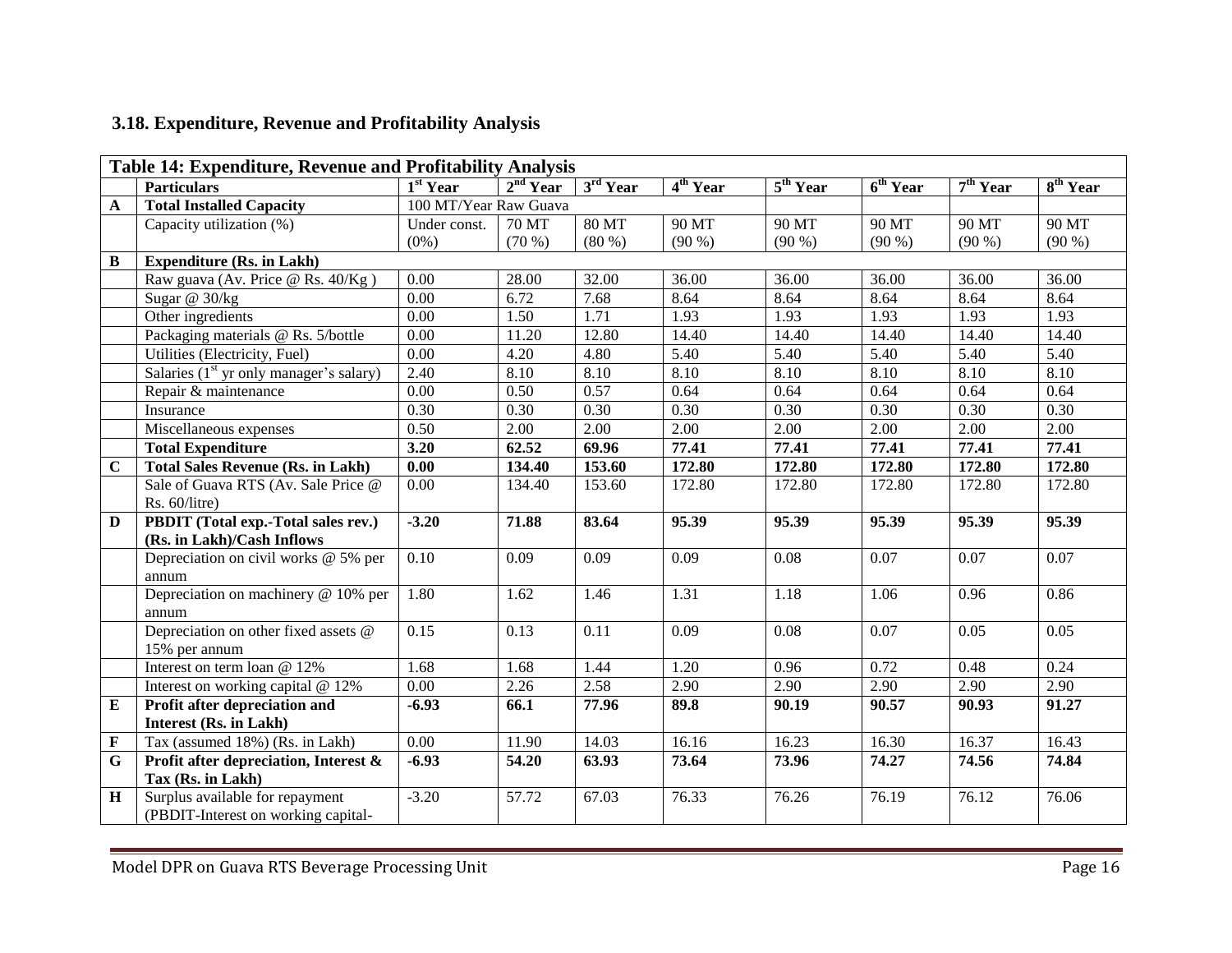|   | $\text{Tax}$ (Rs. in Lakh)             |                |       |       |       |       |       |       |       |
|---|----------------------------------------|----------------|-------|-------|-------|-------|-------|-------|-------|
|   | Coverage available (Rs. in Lakh)       | $-3.20$        | 57.72 | 67.03 | 76.33 | 76.26 | 76.19 | 76.12 | 76.06 |
| J | Total Debt Outgo (Rs. in Lakh)         | .68            | 3.68  | 3.44  | 3.20  | 2.96  | 2.72  | 2.48  | 2.24  |
| K | <b>Debt Service Coverage Ratio</b>     |                |       |       |       |       |       |       |       |
|   | (DSCR)                                 | $-1.90$        | 15.68 | 19.49 | 23.85 | 25.76 | 28.01 | 30.69 | 33.96 |
|   | <b>Average DSCR</b>                    | 21.94          |       |       |       |       |       |       |       |
|   | <b>Cash accruals (PBDIT- Interest-</b> | $-4.88$        | 56.04 | 65.59 | 75.13 | 75.3  | 75.47 | 75.64 | 75.82 |
|   | Tax) (Rs. in Lakh)                     |                |       |       |       |       |       |       |       |
| M | <b>Payback Period</b>                  | <b>2 Years</b> |       |       |       |       |       |       |       |
|   | (on Rs. 30 Lakhs initial investment)   |                |       |       |       |       |       |       |       |

# **3.19. Repayment Schedule**

|      | <b>Table 15: Repayment Schedule</b> |           |                   |             |          |              |       |                 | (Rs. in Lakh)  |
|------|-------------------------------------|-----------|-------------------|-------------|----------|--------------|-------|-----------------|----------------|
| Year | Outstanding loan                    | Disburse- | Total outstanding | Surplus for | Interest | Repayment    | Total | o/s Loan at the | <b>Balance</b> |
|      | at start of yr.                     | ment      | Loan              | repayment   | payment  | of principal | outgo | end of the yr.  | left           |
|      |                                     | 14        | 14                | $-3.20$     | 1.68     |              | 1.68  | 14              | $-04.88$       |
|      | 14                                  |           | 14                | 57.72       | 1.68     |              | 3.68  | 12              | 54.04          |
|      | 12                                  |           | 12                | 67.03       | 1.44     |              | 3.44  | 10              | 63.59          |
|      | 10                                  |           | 10                | 76.33       | 1.20     | ◠            | 3.20  | 8               | 73.13          |
|      | 8                                   |           |                   | 76.26       | 0.96     |              | 2.96  | 6               | 73.30          |
|      | 6                                   |           |                   | 76.19       | 0.72     | ∍            | 2.72  | $\overline{4}$  | 73.47          |
|      |                                     |           | 4                 | 76.12       | 0.48     |              | 2.48  |                 | 73.64          |
|      | ◠                                   |           |                   | 76.06       | 0.24     | $\bigcap$    | 2.24  | $\Omega$        | 73.82          |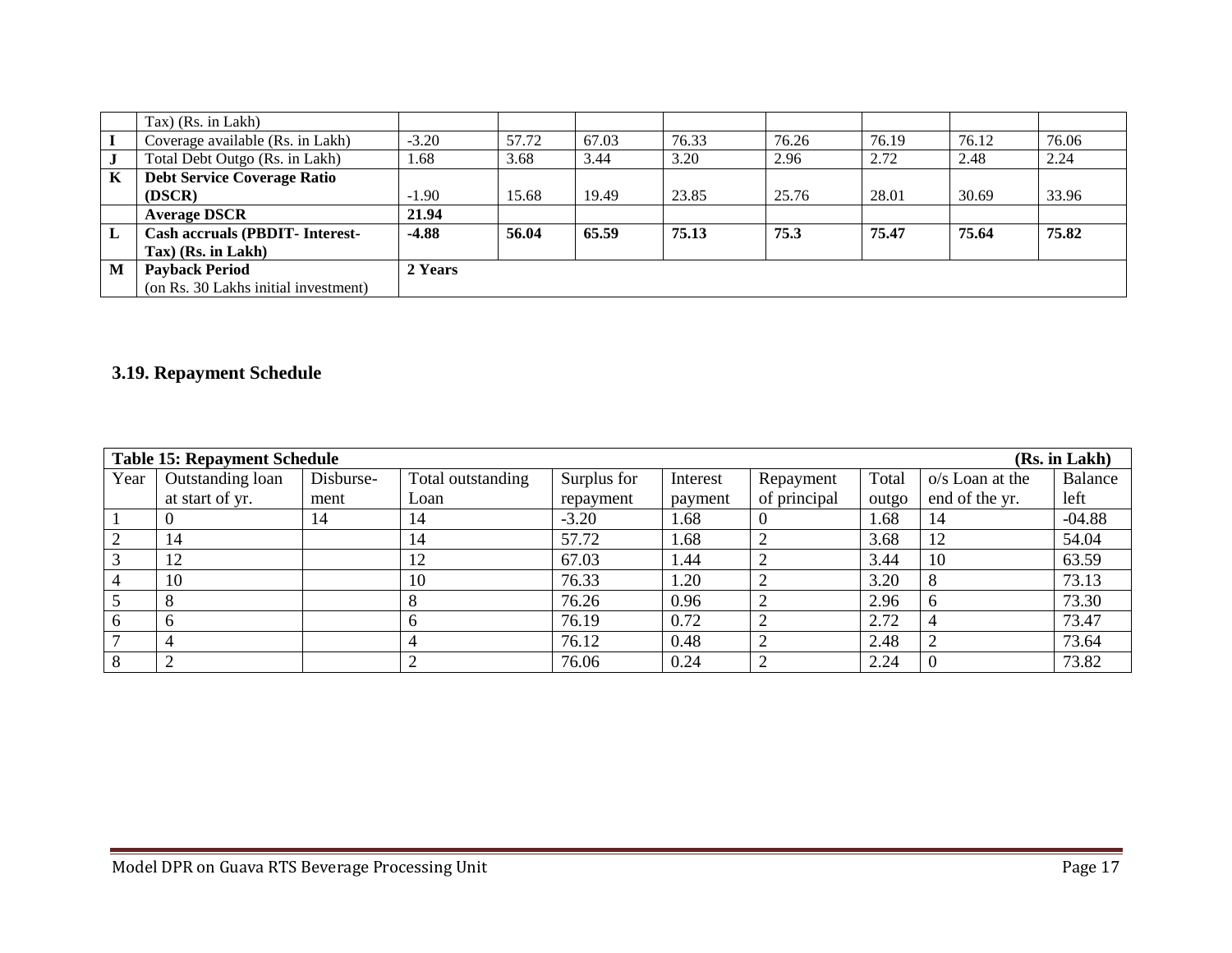# **13.20. Assets' Depreciation**

|                           | <b>Table 16: Assets' Depreciation (Down Value Method)</b><br>(Rs. in Lakh) |            |            |                                 |                                 |                                 |                      |                      |  |  |
|---------------------------|----------------------------------------------------------------------------|------------|------------|---------------------------------|---------------------------------|---------------------------------|----------------------|----------------------|--|--|
| <b>Particulars</b>        | 1 <sup>st</sup> Year                                                       | $2nd$ Year | $3rd$ Year | $\overline{4}^{\text{th}}$ Year | $\overline{5}^{\text{th}}$ Year | $\overline{6}^{\text{th}}$ Year | 7 <sup>th</sup> Year | 8 <sup>th</sup> Year |  |  |
| Civil works               | 2.00                                                                       | 1.90       | 1.81       | 1.72                            | 1.63                            | 1.55                            | 1.48                 | 1.41                 |  |  |
| Depreciation              | 0.10                                                                       | 0.09       | 0.09       | 0.09                            | 0.08                            | 0.07                            | 0.07                 | 0.07                 |  |  |
| Depreciated value         | 1.90                                                                       | 1.81       | 1.72       | 1.63                            | 1.55                            | 1.48                            | 1.41                 | 1.34                 |  |  |
|                           |                                                                            |            |            |                                 |                                 |                                 |                      |                      |  |  |
| Plant & Machinery         | 18                                                                         | 16.20      | 14.58      | 13.12                           | 11.81                           | 10.63                           | 9.57                 | 8.61                 |  |  |
| Depreciation              | 1.80                                                                       | 1.62       | 1.46       | 1.31                            | 1.18                            | 1.06                            | 0.96                 | 0.86                 |  |  |
| Depreciated value         | 16.20                                                                      | 14.58      | 13.12      | 11.81                           | 10.63                           | 9.57                            | 8.61                 | 7.75                 |  |  |
|                           |                                                                            |            |            |                                 |                                 |                                 |                      |                      |  |  |
| <b>Other Fixed Assets</b> | 1.00                                                                       | 0.85       | 0.72       | 0.61                            | 0.52                            | 0.44                            | 0.37                 | 0.32                 |  |  |
| Depreciation              | 0.15                                                                       | 0.13       | 0.11       | 0.09                            | 0.08                            | 0.07                            | 0.05                 | 0.05                 |  |  |
| Depreciated value         | 0.85                                                                       | 0.72       | 0.61       | 0.52                            | 0.44                            | 0.37                            | 0.32                 | 0.27                 |  |  |
|                           |                                                                            |            |            |                                 |                                 |                                 |                      |                      |  |  |
| All Assets                | 21                                                                         | 18.95      | 17.11      | 15.45                           | 13.96                           | 12.62                           | 11.42                | 10.34                |  |  |
| Depreciation              | 2.05                                                                       | 1.84       | 1.66       | 1.49                            | 1.34                            | 1.2                             | 1.08                 | 0.98                 |  |  |
| Depreciated value         | 18.00                                                                      | 16.20      | 14.59      | 13.15                           | 11.85                           | 10.68                           | 9.63                 | 8.69                 |  |  |

# **3.21. Financial Assessment of the Project**

|           | Table 17: Benefit Cost Ratio (BCR) and Net Present Worth (NPW) |          |          |                 |          |                    |          |          |             |         |
|-----------|----------------------------------------------------------------|----------|----------|-----------------|----------|--------------------|----------|----------|-------------|---------|
| Sl.       | <b>Particulars</b>                                             | $1st$ Yr | $2nd$ Yr | $3^{\rm rd}$ Yr | $4th$ Yr | $5^{\text{th}}$ Yr | $6th$ Yr | $7th$ Yr | $8^{th}$ Yr |         |
| <i>i.</i> | Capital cost (Rs. in Lakh)                                     | 30.00    | 0.00     | 0.00            | 0.00     | 0.00               | 0.00     | 0.00     | 0.00        |         |
| ii.       | Recurring cost (Rs. in Lakh)                                   | 3.20     | 62.52    | 69.96           | 77.41    | 77.41              | 77.41    | 77.41    | 77.41       |         |
| iii.      | Total cost (Rs. in Lakh)                                       | 33.20    | 62.52    | 69.96           | 77.41    | 77.41              | 77.41    | 77.41    | 77.41       | 552.73  |
| iv.       | Benefit (Rs. in Lakh)                                          | 0.00     | 134.40   | 153.60          | 172.80   | 172.80             | 172.80   | 172.80   | 172.80      |         |
| V.        | Total Depreciated value of all assets (Rs. in Lakh)            |          |          |                 |          |                    |          |          | 8.69        |         |
| vi.       | Total benefits (Rs. in Lakh)                                   | 0.00     | 134.40   | 153.60          | 172.80   | 172.80             | 172.80   | 172.80   | 181.49      | 1160.69 |
|           | Benefit-Cost Ratio (BCR): 2.09 (Highly Profitable project)     |          |          |                 |          |                    |          |          |             |         |
|           | Net Present Worth (NPW): 607.96                                |          |          |                 |          |                    |          |          |             |         |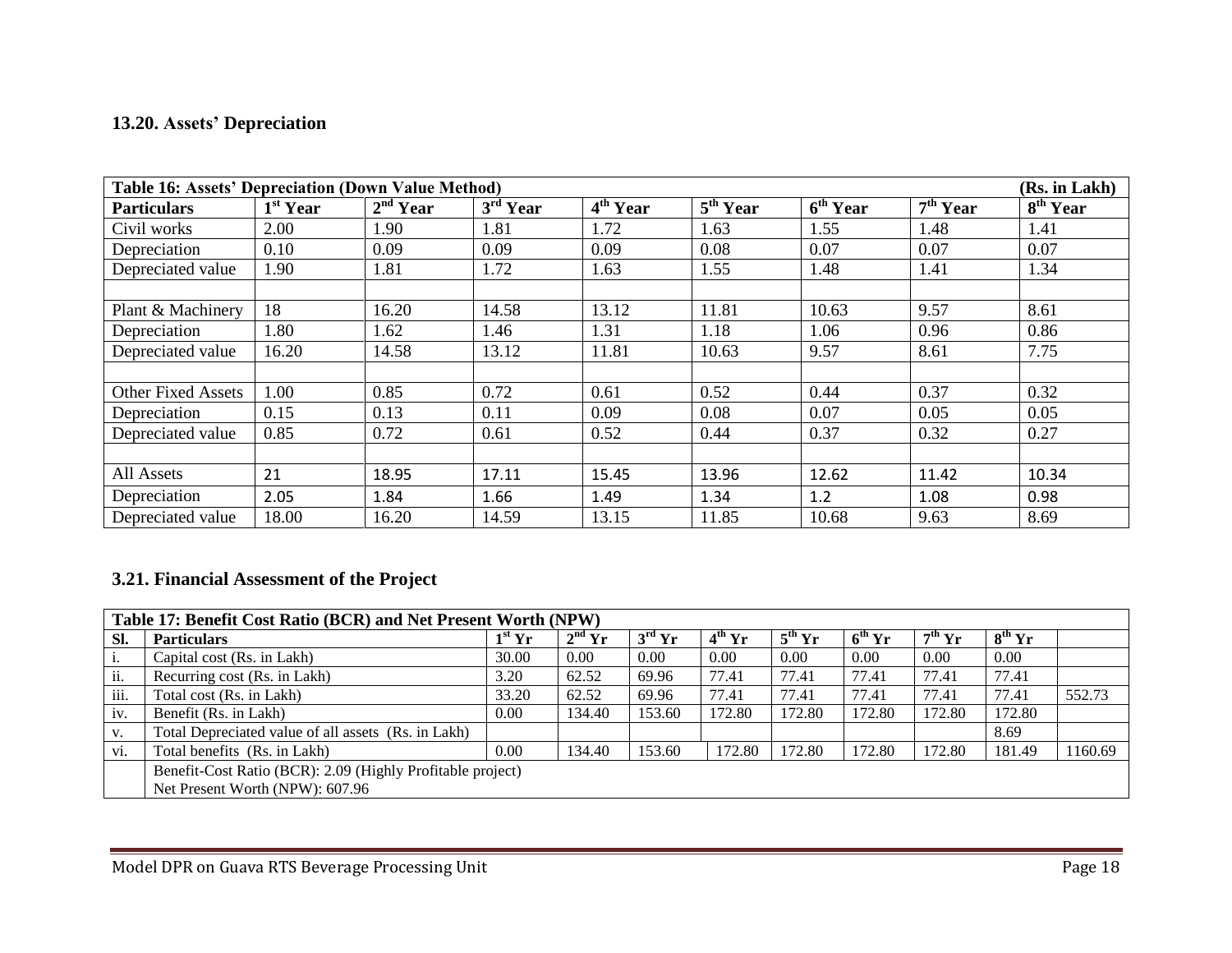Break Even analysis indicates costs-volume-profit relations in the short run. This is the level at which, the firm is in no loss no profit situation.

|             | <b>Table 18: Break-Even Analysis</b>   |                          |                      |            |                      |                                 |                      |                          |            |
|-------------|----------------------------------------|--------------------------|----------------------|------------|----------------------|---------------------------------|----------------------|--------------------------|------------|
| Sl.         | <b>Particulars</b>                     | $\overline{1^{st}}$ Year | 2 <sup>nd</sup> Year | $3rd$ Year | 4 <sup>th</sup> Year | $\overline{5^{th} \text{Year}}$ | 6 <sup>th</sup> Year | $\overline{7^{th}}$ Year | $8th$ Year |
|             | Capacity utilization                   | Under                    | 70 MT (70            | 80 MT (80  | 90 MT (90            | 90 MT (90                       | 90 MT (90            | 90 MT (90                | 90 MT (90  |
|             |                                        | const.                   | $\%$ )               | $%$ )      | $%$ )                | $%$ )                           | $%$ )                | $%$ )                    | $%$ )      |
|             |                                        | $(0\%)$                  |                      |            |                      |                                 |                      |                          |            |
| A           | <b>Fixed Cost (Rs. in Lakh)</b>        |                          |                      |            |                      |                                 |                      |                          |            |
|             | Permanent staff salaries               | 4.80                     | 4.80                 | 4.80       | 4.80                 | 4.80                            | 4.80                 | 4.80                     | 4.80       |
|             | Depreciation on building $@$ 5% per    | 0.10                     | 0.09                 | 0.09       | 0.09                 | 0.08                            | 0.07                 | 0.07                     | 0.07       |
|             | annum                                  |                          |                      |            |                      |                                 |                      |                          |            |
|             | Depreciation on machinery @ 10%        | 1.80                     | 1.62                 | 1.46       | 1.31                 | 1.18                            | 1.06                 | 0.96                     | 0.86       |
|             | per annum                              |                          |                      |            |                      |                                 |                      |                          |            |
|             | Depreciation on other fixed assets @   | 0.15                     | 0.13                 | 0.11       | 0.09                 | 0.08                            | 0.07                 | 0.05                     | 0.05       |
|             | 15% per annum                          |                          |                      |            |                      |                                 |                      |                          |            |
|             | Interest on term loan                  | 1.68                     | 1.68                 | 1.44       | 1.20                 | 0.96                            | 0.72                 | 0.48                     | 0.24       |
|             | Insurance                              | 0.30                     | 0.30                 | 0.30       | 0.30                 | 0.30                            | 0.30                 | 0.30                     | 0.30       |
|             | Total Fixed Cost (Rs. in Lakh)         | 8.83                     | 8.62                 | 8.2        | 7.79                 | 7.4                             | 7.02                 | 6.66                     | 6.32       |
| B           | Sales Revenue (Rs. in Lakh)            | 0.00                     | 134.40               | 153.60     | 172.80               | 172.80                          | 172.80               | 172.80                   | 172.80     |
| $\mathbf C$ | Variable Cost (Rs. in Lakh)            |                          |                      |            |                      |                                 |                      |                          |            |
|             | Raw guava (Av. Price @ Rs. 40/Kg)      | 0.00                     | 28.00                | 32.00      | 36.00                | 36.00                           | 36.00                | 36.00                    | 36.00      |
|             | Sugar @ 30/kg                          | 0.00                     | 6.72                 | 7.68       | 8.64                 | 8.64                            | 8.64                 | 8.64                     | 8.64       |
|             | $\overline{O}$ ther ingredients        | 0.00                     | 1.50                 | 1.71       | 1.93                 | 1.93                            | 1.93                 | 1.93                     | 1.93       |
|             | Packaging materials @ Rs. 5/bottle     | 0.00                     | 11.20                | 12.80      | 14.40                | 14.40                           | 14.40                | 14.40                    | 14.40      |
|             | Casual staff salaries                  | 0.00                     | 3.30                 | 3.30       | 3.30                 | 3.30                            | 3.30                 | 3.30                     | 3.30       |
|             | Utilities (Electricity, Fuel)          | 0.00                     | 4.20                 | 4.80       | 5.40                 | 5.40                            | 5.40                 | 5.40                     | 5.40       |
|             | Repair & maintenance                   | 0.00                     | 0.50                 | 0.57       | 0.64                 | 0.64                            | 0.64                 | 0.64                     | 0.64       |
|             | Miscellaneous expenses                 | 0.50                     | 2.00                 | 2.00       | 2.00                 | 2.00                            | 2.00                 | 2.00                     | 2.00       |
|             | Interest on working capital @ 12%      | 0.00                     | 2.26                 | 2.58       | 2.90                 | 2.90                            | 2.90                 | 2.90                     | 2.90       |
|             | Total Variable Cost (Rs. in Lakh)      | 0.5                      | 59.68                | 67.44      | 75.21                | 75.21                           | 75.21                | 75.21                    | 75.21      |
| D           | <b>Break Even Point (BEP)</b>          |                          | 12.00                | 10.00      | 08.00                | 08.00                           | 07.00                | 07.00                    | 06.00      |
|             | as % of sale                           |                          |                      |            |                      |                                 |                      |                          |            |
|             | <b>Break Even Point (BEP) in terms</b> | ä,                       | 16.13                | 15.36      | 13.82                | 13.82                           | 12.10                | 12.10                    | 10.37      |
|             | of sales value (Rs. in Lakhs)          |                          |                      |            |                      |                                 |                      |                          |            |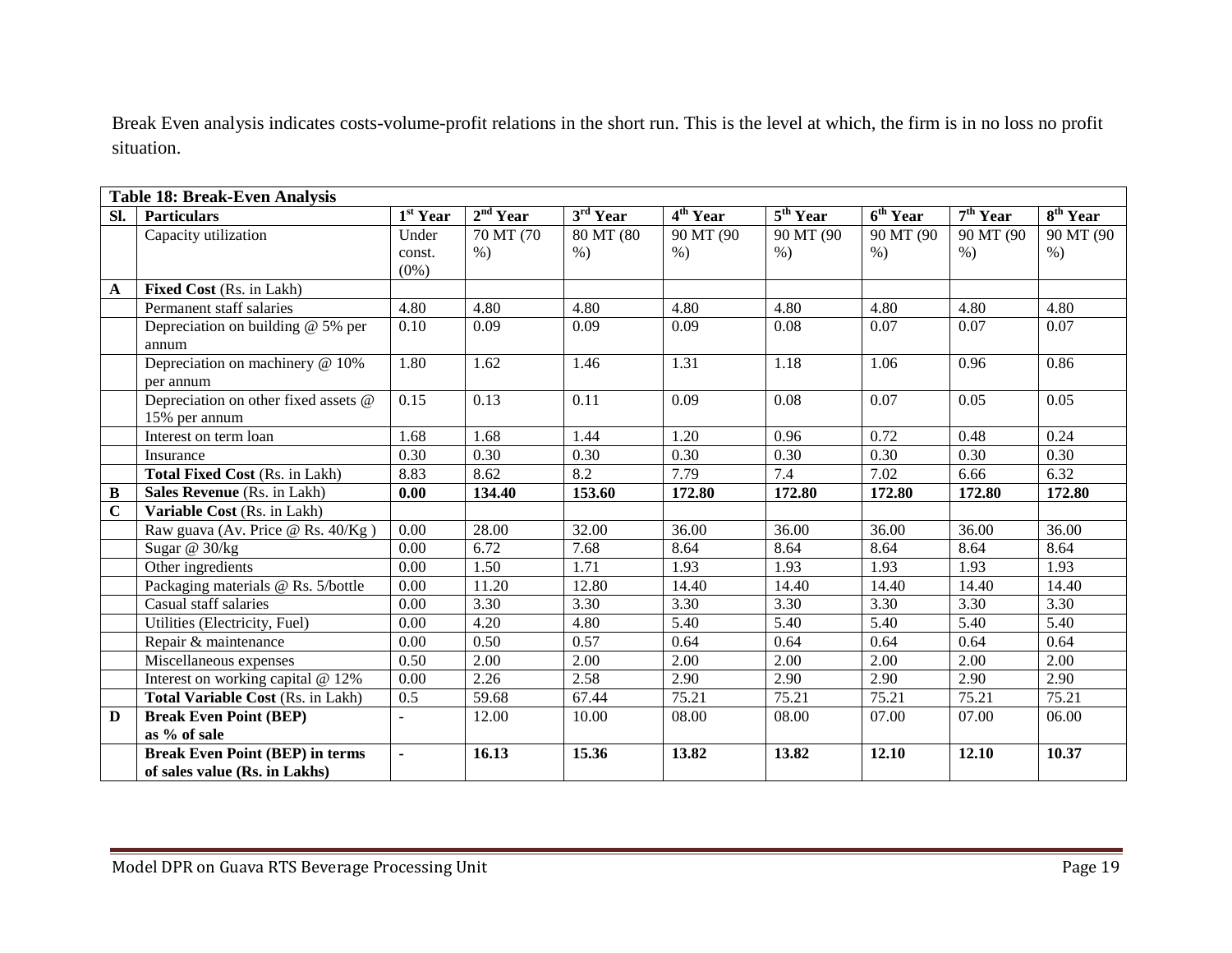### **3.22. Plant Layout**



| 1. Fruit washer           | 7. Homogenizer                                                           |
|---------------------------|--------------------------------------------------------------------------|
| 2. Fruit Extractor/pulper | 8. Pasteurizer                                                           |
| 3. Storage Bins           | 9. Cooling tank                                                          |
|                           | 4. Agitator Tank / Filter (Optional) 10. Bottle filling & caping machine |
| 5. Steam Kettle           | 11. Bottle washing unit (Optional)                                       |
| 6. Steam Boiler           | 12.Storage Room                                                          |
|                           |                                                                          |

#### **3.23. Machinery Suppliers**

The entrepreneur must provide tentative supplier list and quotations with respect to his project However, there are many machinery suppliers available within India for fruits based beverage processing machineries and equipments. Some of the suppliers are:

i. Bajaj Processpack Limited, Noida, India ii. Annapurna Processing Industries. Kolhapur, India iii. Sagar Engineering Works. Sindhudurga, India iv. Jwala Engineering Company. Mumbai, India v. Shriyan Enterprises. Mumbai, India vi. Jupiter Scientific Company, Salem, India vii. M/s Sri Bramha Industries, Trichy, India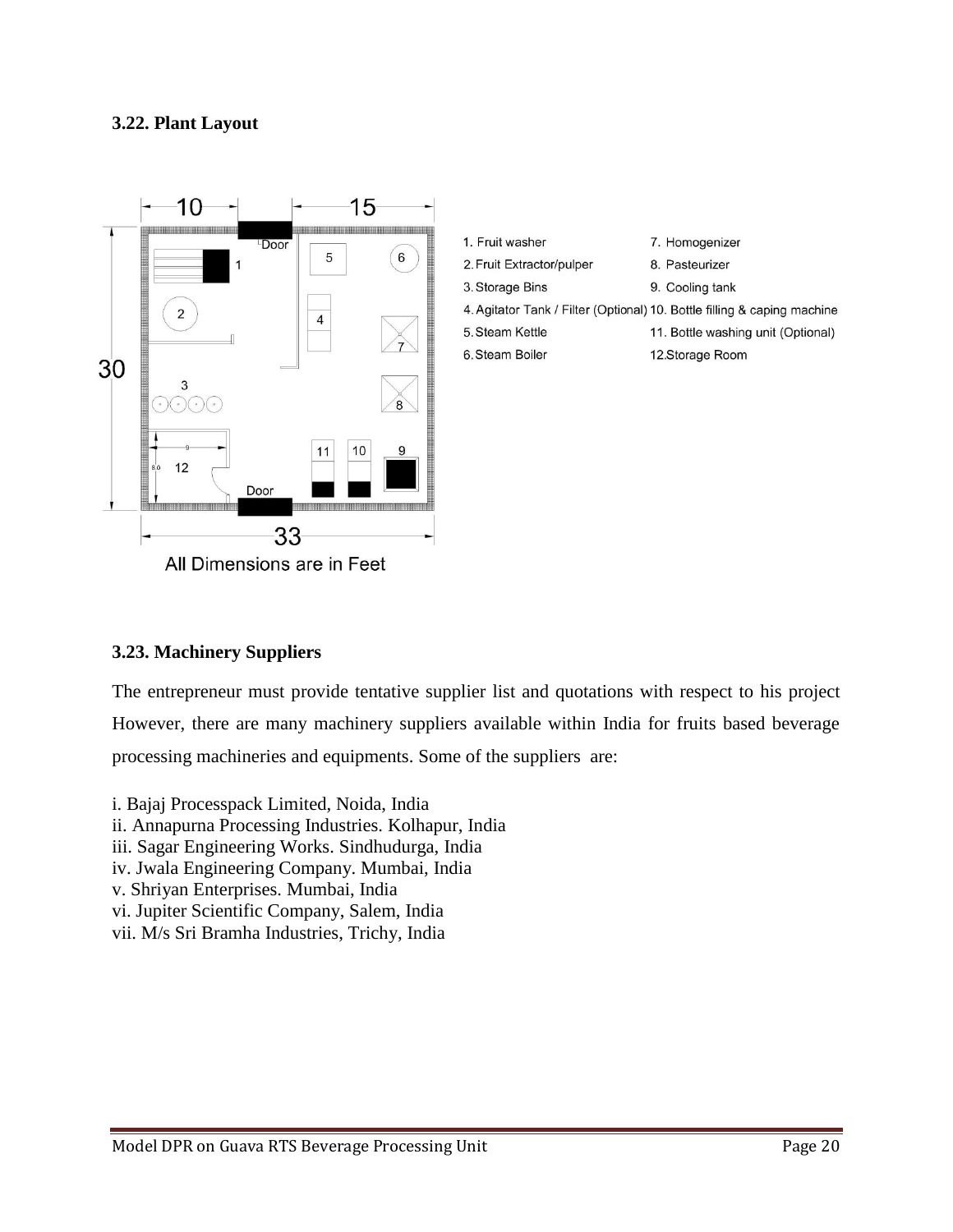# **4. Limitations of the Model DPR and Guidelines for Entrepreneurs**

#### **4.1. Limitations of the Model DPR**

i. This model DPR has provided only the basic standard components and methodology to be adopted by an entrepreneur while submitting a proposal under the Formalization of Micro Food Processing Enterprises Scheme of MoFPI.

ii. This is a model DPR made to provide general methodological structure not for specific entrepreneur/crops/location. Therefore, information on the entrepreneur, forms and structure (proprietorship/partnership/cooperative/ FPC/joint stock company) of business, background of proposed project, location, raw material base/contract sourcing, entrepreneur's own SWOT analysis, market research, rationale of the project for specific location, community advantage/benefit, employment generation etc are not given in detail.

iii. The present DPR is based on certain assumptions on cost, prices, interest, capacity utilization, output recovery rate and so on. However, these assumptions in reality may vary across places, markets and situations; thus the resultant calculations will also change accordingly.

iv. This particular DPR is made on three components of means of finance i.e. grant, owner's contribution and loan/debt as followed in many central sector schemes.

#### **4.2. Guidelines for the Entrepreneurs**

i. The success of any prospective food processing project depends on how closer the assumptions made in the initial stage are with the reality of the targeted market/place/situation. Therefore, the entrepreneurs must do its homework as realistic as possible on the assumed parameters.

ii. This model DPR must be made more comprehensive by the entrepreneur by including information on the entrepreneur, forms and structure (proprietorship/partnership/cooperative/ FPC/joint stock company) of entrepreneur's business, project location, raw material